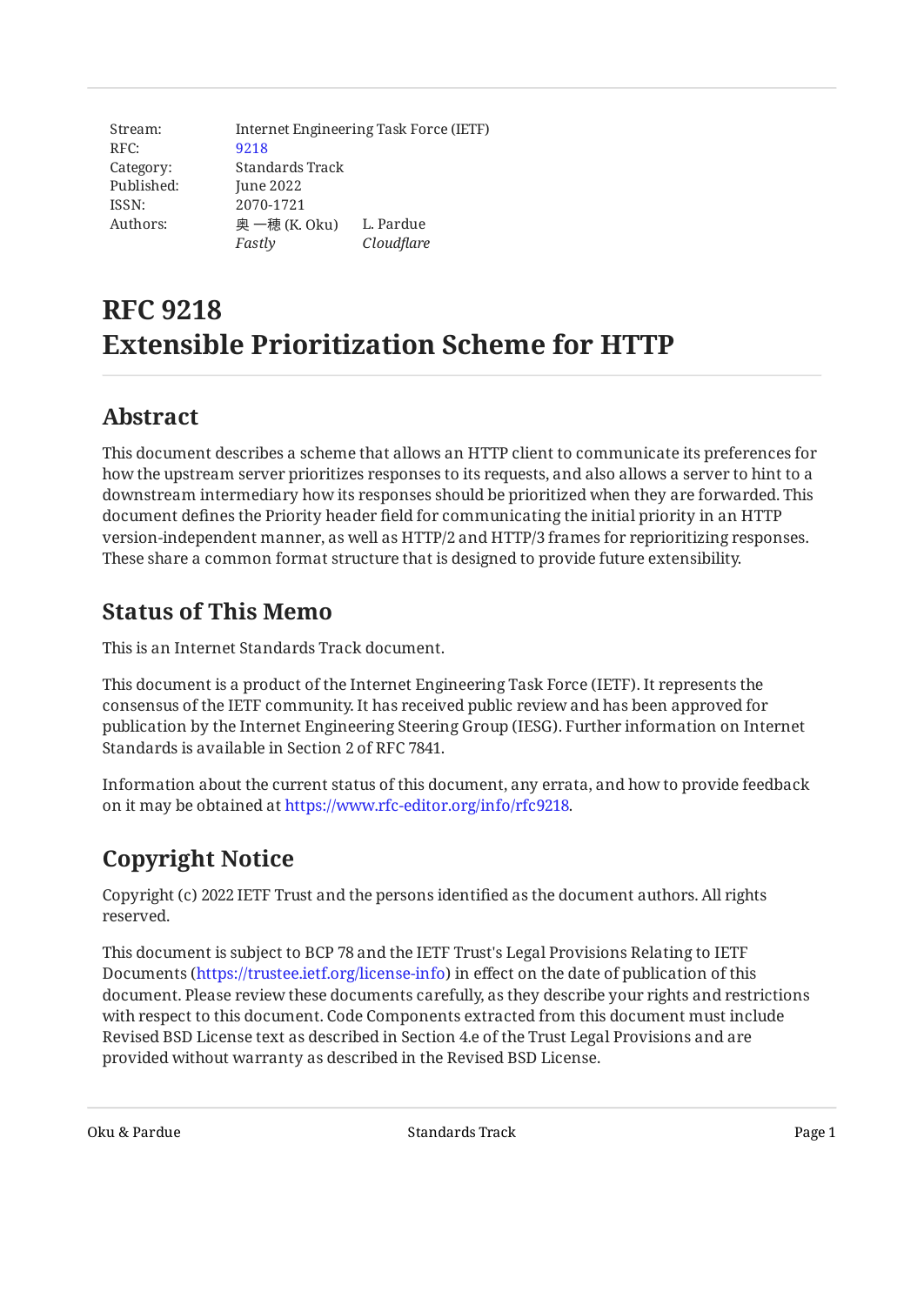#### <span id="page-1-0"></span>**[Table of Contents](#page-1-0)**

- [1](#page-2-0). [Introduction](#page-2-0)
	- [1.1.](#page-3-0) [Notational Conventions](#page-3-0)
- [2](#page-3-1). [Motivation for Replacing RFC 7540 Stream Priorities](#page-3-1)
	- [2.1.](#page-4-0) [Disabling RFC 7540 Stream Priorities](#page-4-0)
		- [2.1.1](#page-5-0). [Advice when Using Extensible Priorities as the Alternative](#page-5-0)
- [3](#page-5-1). [Applicability of the Extensible Priority Scheme](#page-5-1)
- [4](#page-5-2). [Priority Parameters](#page-5-2)
	- [4.1.](#page-6-0) [Urgency](#page-6-0)
	- [4.2.](#page-7-0) [Incremental](#page-7-0)
	- [4.3.](#page-7-1) Defi[ning New Priority Parameters](#page-7-1)
		- [4.3.1](#page-8-0). [Registration](#page-8-0)
- [5](#page-8-1). [The Priority HTTP Header Field](#page-8-1)
- [6](#page-9-0). [Reprioritization](#page-9-0)
- [7](#page-9-1). [The PRIORITY\\_UPDATE Frame](#page-9-1)
	- [7.1.](#page-10-0) [HTTP/2 PRIORITY\\_UPDATE Frame](#page-10-0)
	- [7.2.](#page-11-0) [HTTP/3 PRIORITY\\_UPDATE Frame](#page-11-0)
- [8](#page-12-0). [Merging Client- and Server-Driven Priority Parameters](#page-12-0)
- [9](#page-13-0). [Client Scheduling](#page-13-0)
- [10](#page-13-1). [Server Scheduling](#page-13-1)
	- [10.1.](#page-14-0) [Intermediaries with Multiple Backend Connections](#page-14-0)
- [11](#page-15-0). [Scheduling and the CONNECT Method](#page-15-0)
- [12](#page-15-1). [Retransmission Scheduling](#page-15-1)
- [13](#page-15-2). [Fairness](#page-15-2)
	- [13.1.](#page-16-0) [Coalescing Intermediaries](#page-16-0)
	- [13.2.](#page-16-1) [HTTP/1.x Back Ends](#page-16-1)
	- [13.3.](#page-16-2) [Intentional Introduction of Unfairness](#page-16-2)
- [14](#page-17-0). [Why Use an End-to-End Header Field?](#page-17-0)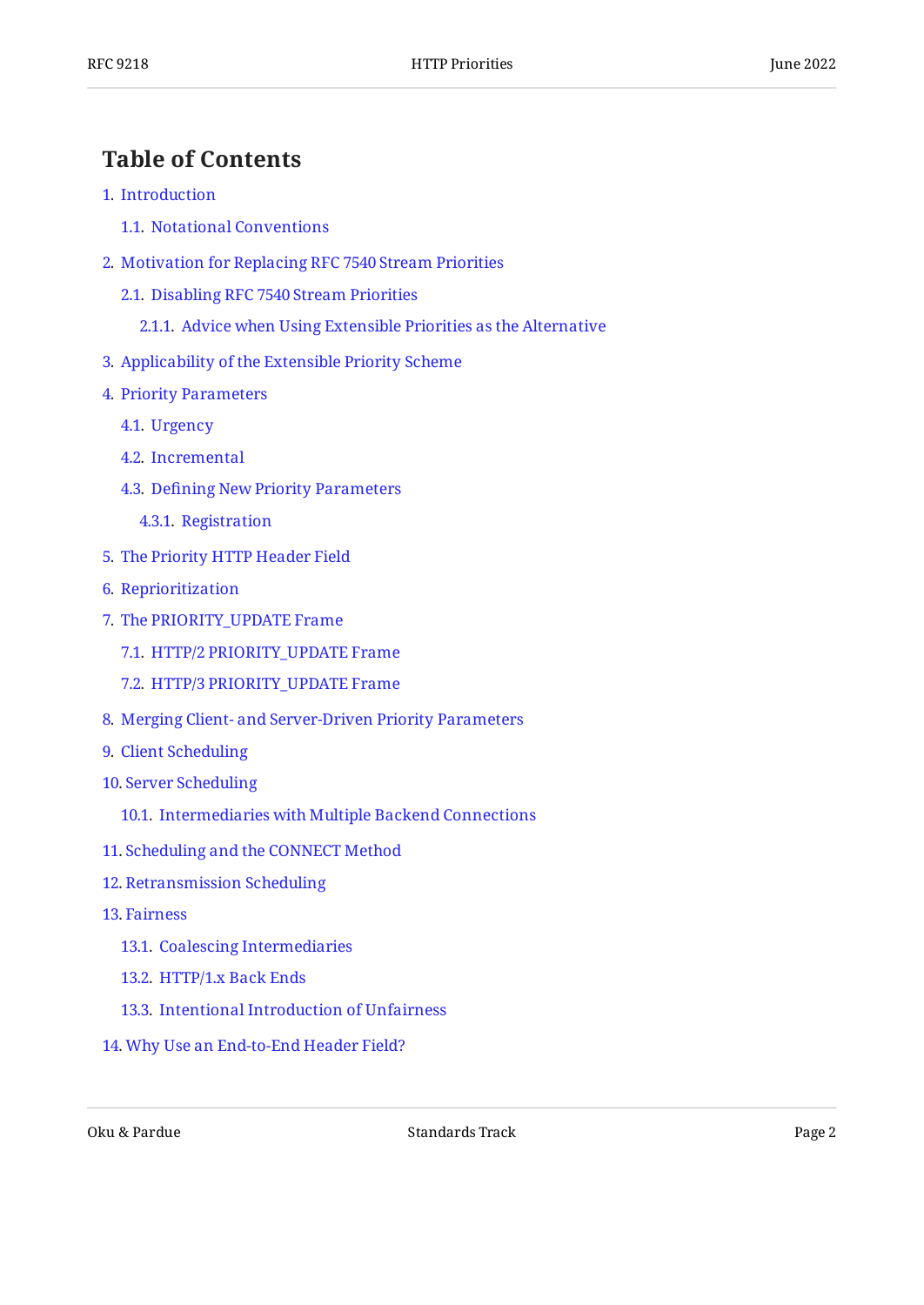[15](#page-17-1). [Security Considerations](#page-17-1) [16](#page-17-2). [IANA Considerations](#page-17-2) [17](#page-18-0). [References](#page-18-0) [17.1.](#page-18-1) [Normative References](#page-18-1) [17.2.](#page-19-0) [Informative References](#page-19-0) [Acknowledgements](#page-20-0) [Authors' Addresses](#page-20-1)

### <span id="page-2-0"></span>**[1. Introduction](#page-2-0)**

It is common for representations of an HTTP [HTTP] resource to have relationships to one or more other resources. Clients will often discover these relationships while processing a retrieved representation, which may lead to further retrieval requests. Meanwhile, the nature of the relationships determines whether a client is blocked from continuing to process locally available resources. An example of this is the visual rendering of an HTML document, which could be blocked by the retrieval of a Cascading Style Sheets (CSS) file that the document refers to. In contrast, inline images do not block rendering and get drawn incrementally as the chunks of the images arrive.

HTTP/2 [HTTP/2] and HTTP/3 [HTTP/3] support multiplexing of requests and responses in a single connection. An important feature of any implementation of a protocol that provides multiplexing is the ability to prioritize the sending of information. For example, to provide meaningful presentation of an HTML document at the earliest moment, it is important for an HTTP server to prioritize the HTTP responses, or the chunks of those HTTP responses, that it sends to a client.

HTTP/2 and HTTP/3 servers can schedule transmission of concurrent response data by any means they choose. Servers can ignore client priority signals and still successfully serve HTTP responses. However, servers that operate in ignorance of how clients issue requests and consume responses can cause suboptimal client application performance. Priority signals allow clients to communicate their view of request priority. Servers have their own needs that are independent of client needs, so they often combine priority signals with other available information in order to inform scheduling of response data.

RFC 7540 [[RFC7540\]](#page-19-2) stream priority allowed a client to send a series of priority signals that communicate to the server a "priority tree"; the structure of this tree represents the client's preferred relative ordering and weighted distribution of the bandwidth among HTTP responses. Servers could use these priority signals as input into prioritization decisions.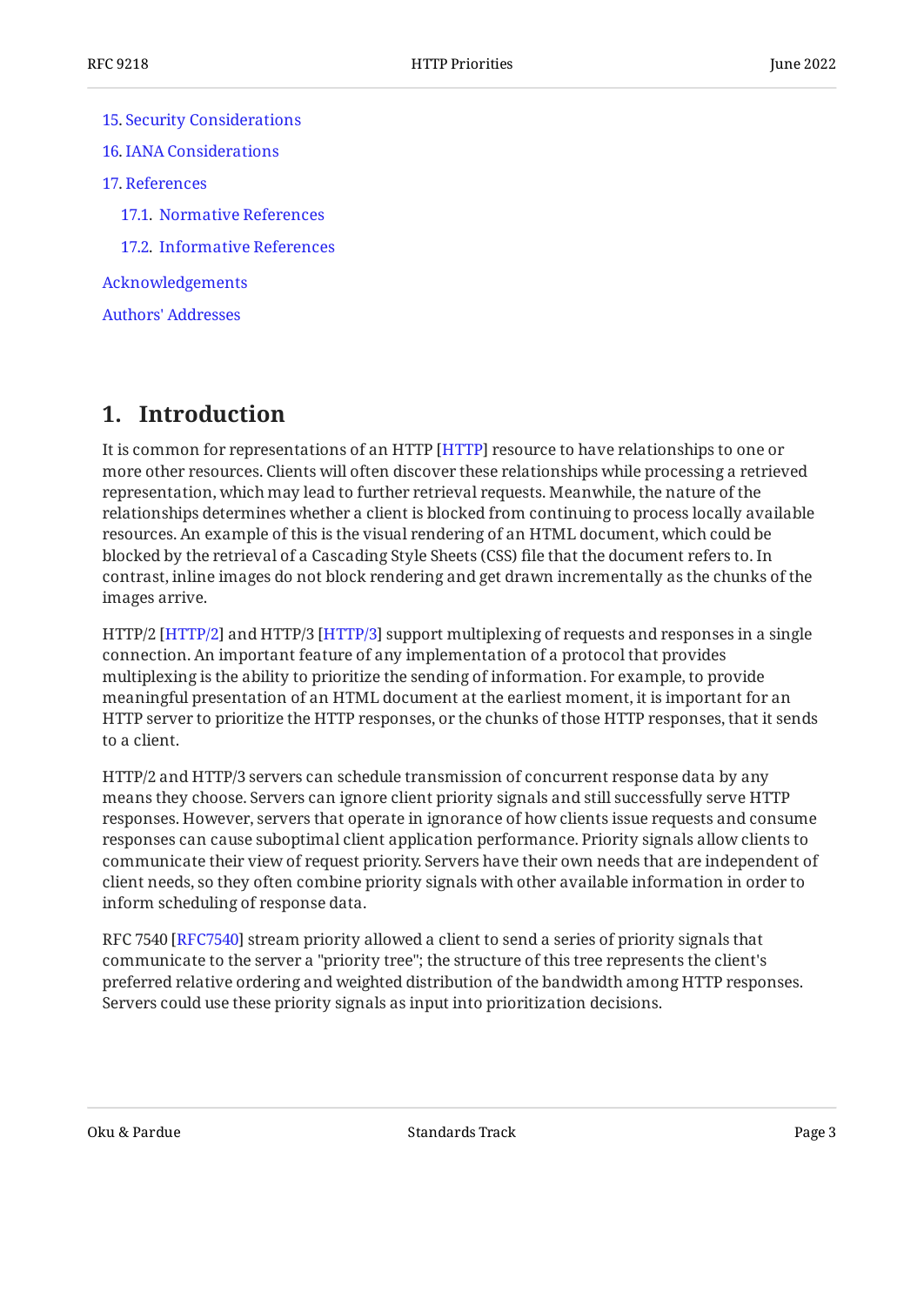The design and implementation of RFC 7540 stream priority were observed to have shortcomings, as explained in [Section 2.](#page-3-1) HTTP/2 [HTTP/2] has consequently deprecated the use of these stream priority signals. The prioritization scheme and priority signals defined herein can act as a substitute for RFC 7540 stream priority.

This document describes an extensible scheme for prioritizing HTTP responses that uses absolute values. [Section 4](#page-5-2) defines priority parameters, which are a standardized and extensible format of priority information. [Section 5](#page-8-1) defines the Priority HTTP header field, which is an end-to-end priority signal that is independent of protocol version. Clients can send this header field to signal their view of how responses should be prioritized. Similarly, servers behind an intermediary can use it to signal priority to the intermediary. After sending a request, a client can change their view of response priority (see [Section 6\)](#page-9-0) by sending HTTP-version-specific frames as defined in Sections [7.1](#page-10-0) and [7.2.](#page-11-0)

Header field and frame priority signals are input to a server's response prioritization process. They are only a suggestion and do not guarantee any particular processing or transmission order for one response relative to any other response. Sections [10](#page-13-1) and [12](#page-15-1) provide considerations and guidance about how servers might act upon signals.

#### <span id="page-3-0"></span>**[1.1. Notational Conventions](#page-3-0)**

The key words "MUST", "MUST NOT", "REQUIRED", "SHALL", "SHALL NOT", "SHOULD", "SHOULD NOT", "**RECOMMENDED", "NOT RECOMMENDED", "MAY",** and "OPTIONAL" in this document are to be interpreted as described in BCP 14 [RFC2119] [RFC8174] when, and only when, they appear in all capitals, as shown here.

Thisdocument uses the following terminology from Section 3 of [STRUCTURED-FIELDS] to specify syntax and parsing: "Boolean", "Dictionary", and "Integer".

Example HTTP requests and responses use the HTTP/2-style formatting from [\[HTTP/2](#page-18-3)].  $\,$ 

This document uses the variable-length integer encoding from [[QUIC\]](#page-19-6).  $\,$ 

The term "control stream" is used to describe both the HTTP/2 stream with identifier 0x0 and the HTTP/3control stream; see Section 6.2.1 of [HTTP/3].

<span id="page-3-1"></span>The term "HTTP/2 priority signal" is used to describe the priority information sent from clients to serversin HTTP/2 frames; see Section 5.3.2 of [HTTP/2].

### **[2. Motivation for Replacing RFC 7540 Stream Priorities](#page-3-1)**

RFC7540 stream priority (see Section 5.3 of [RFC7540]) is a complex system where clients signal stream dependencies and weights to describe an unbalanced tree. It suffered from limited deployment and interoperability and has been deprecated in a revision of HTTP/2 [HTTP/2].  $\,$ HTTP/2 retains these protocol elements in order to maintain wire compatibility (see [Section 5.3.2](https://www.rfc-editor.org/rfc/rfc9113#section-5.3.2) of [[HTTP/2](#page-18-3)]), which means that they might still be used even in the presence of alternative signaling, such as the scheme this document describes.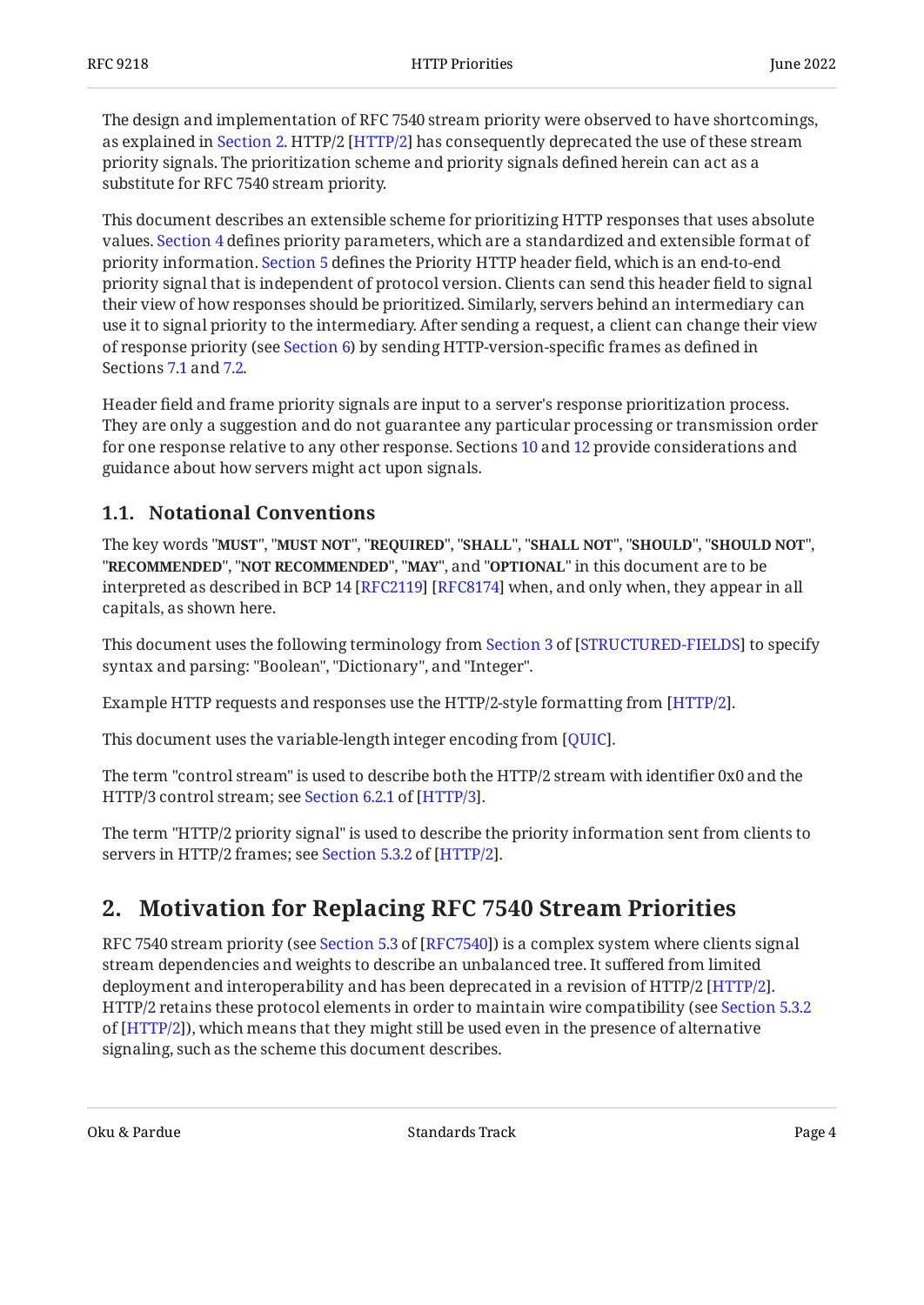Many RFC 7540 server implementations do not act on HTTP/2 priority signals.

Prioritization can use information that servers have about resources or the order in which requests are generated. For example, a server, with knowledge of an HTML document structure, might want to prioritize the delivery of images that are critical to user experience above other images. With RFC 7540, it is difficult for servers to interpret signals from clients for prioritization, as the same conditions could result in very different signaling from different clients. This document describes signaling that is simpler and more constrained, requiring less interpretation and allowing less variation.

RFC 7540 does not define a method that can be used by a server to provide a priority signal for intermediaries.

RFC 7540 stream priority is expressed relative to other requests sharing the same connection at the same time. It is difficult to incorporate such a design into applications that generate requests without knowledge of how other requests might share a connection, or into protocols that do not have strong ordering guarantees across streams, like HTTP/3 [\[HTTP/3](#page-19-1)].

Experiments from independent research [MARX] have shown that simpler schemes can reach at least equivalent performance characteristics compared to the more complex RFC 7540 setups seen in practice, at least for the Web use case.

#### <span id="page-4-0"></span>**[2.1. Disabling RFC 7540 Stream Priorities](#page-4-0)**

The problems and insights set out above provided the motivation for an alternative to RFC 7540 streampriority (see Section 5.3 of [HTTP/2]).

The SETTINGS\_NO\_RFC7540\_PRIORITIES HTTP/2 setting is defined by this document in order to allowendpoints to omit or ignore HTTP/2 priority signals (see Section 5.3.2 of [HTTP/2]), as described below. The value of SETTINGS\_NO\_RFC7540\_PRIORITIES **MUST** be 0 or 1. Any value other than0 or 1 **MUST** be treated as a connection error (see Section 5.4.1 of [HTTP/2]) of type PROTOCOL ERROR. The initial value is 0.

If endpoints use SETTINGS\_NO\_RFC7540\_PRIORITIES, they **MUST** send it in the first SETTINGS frame. Senders **MUST NOT** change the SETTINGS\_NO\_RFC7540\_PRIORITIES value after the first SETTINGS frame. Receivers that detect a change **MAY** treat it as a connection error of type PROTOCOL\_ERROR.

Clients can send SETTINGS\_NO\_RFC7540\_PRIORITIES with a value of 1 to indicate that they are not using HTTP/2 priority signals. The SETTINGS frame precedes any HTTP/2 priority signal sent from clients, so servers can determine whether they need to allocate any resources to signal handling before signals arrive. A server that receives SETTINGS\_NO\_RFC7540\_PRIORITIES with a value of 1 **MUST** ignore HTTP/2 priority signals.

Servers can send SETTINGS\_NO\_RFC7540\_PRIORITIES with a value of 1 to indicate that they will ignore HTTP/2 priority signals sent by clients.

Oku & Pardue Standards Track Page 5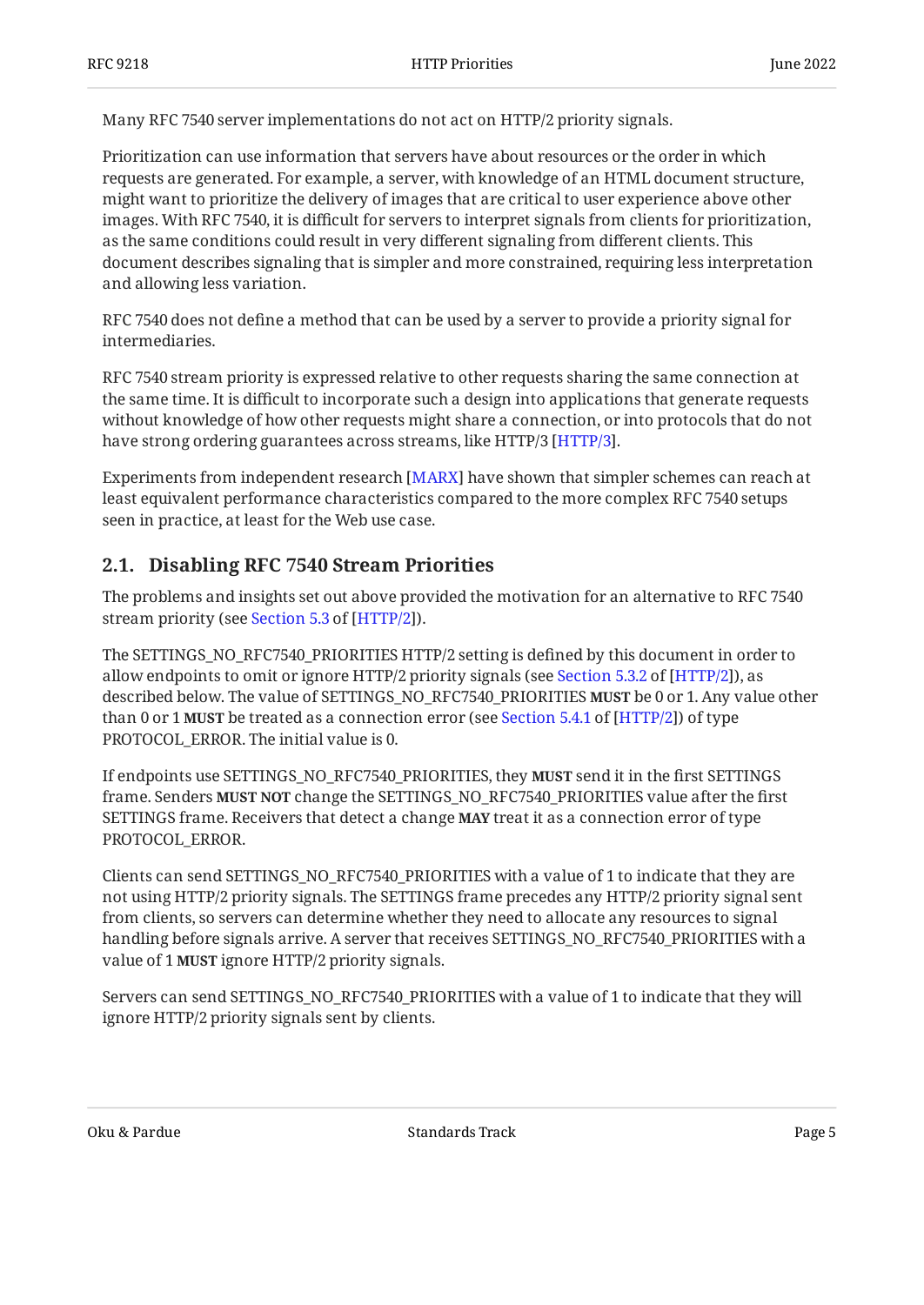Endpoints that send SETTINGS\_NO\_RFC7540\_PRIORITIES are encouraged to use alternative priority signals (for example, see [Section 5](#page-8-1) or [Section 7.1](#page-10-0)), but there is no requirement to use a specific signal type.

#### <span id="page-5-0"></span>**[2.1.1. Advice when Using Extensible Priorities as the Alternative](#page-5-0)**

Before receiving a SETTINGS frame from a server, a client does not know if the server is ignoring HTTP/2 priority signals. Therefore, until the client receives the SETTINGS frame from the server, the client **SHOULD** send both the HTTP/2 priority signals and the signals of this prioritization scheme (see Sections [5](#page-8-1) and [7.1\)](#page-10-0).

Once the client receives the first SETTINGS frame that contains the SETTINGS\_NO\_RFC7540\_PRIORITIES parameter with a value of 1, it **SHOULD** stop sending the HTTP/2 priority signals. This avoids sending redundant signals that are known to be ignored.

Similarly, if the client receives SETTINGS\_NO\_RFC7540\_PRIORITIES with a value of 0 or if the settings parameter was absent, it **SHOULD** stop sending PRIORITY\_UPDATE frames [\(Section 7.1](#page-10-0)), since those frames are likely to be ignored. However, the client **MAY** continue sending the Priority header field ([Section 5\)](#page-8-1), as it is an end-to-end signal that might be useful to nodes behind the server that the client is directly connected to.

### <span id="page-5-1"></span>**[3. Applicability of the Extensible Priority Scheme](#page-5-1)**

The priority scheme defined by this document is primarily focused on the prioritization of HTTP responsemessages (see Section 3.4 of [HTTP]). It defines new priority parameters ([Section 4\)](#page-5-2) and a means of conveying those parameters (Sections [5](#page-8-1) and [7](#page-9-1)), which is intended to communicate the priority of responses to a server that is responsible for prioritizing them. [Section 10](#page-13-1) provides considerations for servers about acting on those signals in combination with other inputs and factors.

TheCONNECT method (see Section 9.3.6 of [HTTP]) can be used to establish tunnels. Signaling applies similarly to tunnels; additional considerations for server prioritization are given in [Section 11.](#page-15-0)

[Section 9](#page-13-0) describes how clients can optionally apply elements of this scheme locally to the request messages that they generate.

Some forms of HTTP extensions might change HTTP/2 or HTTP/3 stream behavior or define new data carriage mechanisms. Such extensions can themselves define how this priority scheme is to be applied.

### <span id="page-5-2"></span>**[4. Priority Parameters](#page-5-2)**

The priority information is a sequence of key-value pairs, providing room for future extensions. Each key-value pair represents a priority parameter.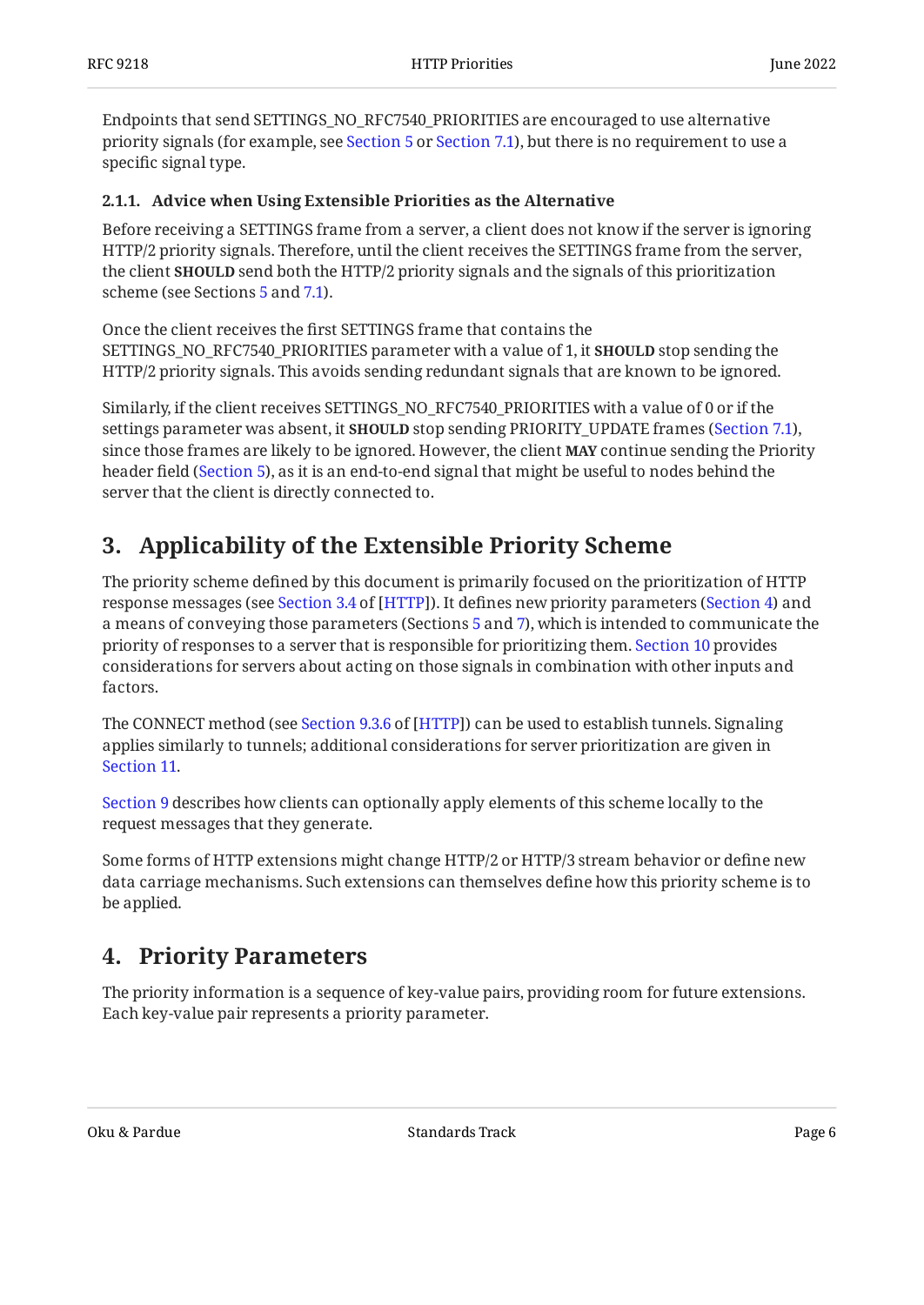The Priority HTTP header field ([Section 5\)](#page-8-1) is an end-to-end way to transmit this set of priority parameters when a request or a response is issued. After sending a request, a client can change their view of response priority ([Section 6\)](#page-9-0) by sending HTTP-version-specific PRIORITY\_UPDATE frames as defined in Sections [7.1](#page-10-0) and [7.2.](#page-11-0) Frames transmit priority parameters on a single hop only.

Intermediaries can consume and produce priority signals in a PRIORITY\_UPDATE frame or Priority header field. An intermediary that passes only the Priority request header field to the next hop preserves the original end-to-end signal from the client; see [Section 14.](#page-17-0) An intermediary could pass the Priority header field and additionally send a PRIORITY\_UPDATE frame. This would have the effect of preserving the original client end-to-end signal, while instructing the next hop to use a different priority, per the guidance in [Section 7](#page-9-1). An intermediary that replaces or adds a Priority request header field overrides the original client end-to-end signal, which can affect prioritization for all subsequent recipients of the request.

For both the Priority header field and the PRIORITY\_UPDATE frame, the set of priority parameters isencoded as a Dictionary (see Section 3.2 of [STRUCTURED-FIELDS]).

This document defines the urgency (u) and incremental (i) priority parameters. When receiving an HTTP request that does not carry these priority parameters, a server **SHOULD** act as if their default values were specified.

An intermediary can combine signals from requests and responses that it forwards. Note that omission of priority parameters in responses is handled differently from omission in requests; see [Section 8.](#page-12-0)

Receiversparse the Dictionary as described in Section 4.2 of [STRUCTURED-FIELDS]. Where the Dictionary is successfully parsed, this document places the additional requirement that unknown priority parameters, priority parameters with out-of-range values, or values of unexpected types **MUST** be ignored.

#### <span id="page-6-0"></span>**[4.1. Urgency](#page-6-0)**

Theurgency (u) parameter value is Integer (see Section 3.3.1 of [STRUCTURED-FIELDS]), between 0 and 7 inclusive, in descending order of priority. The default is 3.

Endpoints use this parameter to communicate their view of the precedence of HTTP responses. The chosen value of urgency can be based on the expectation that servers might use this information to transmit HTTP responses in the order of their urgency. The smaller the value, the higher the precedence.

The following example shows a request for a CSS file with the urgency set to 0:

```
:method = GET
:scheme = https
:authority = example.net
:path = /style.css
priority = u=0
```
Oku & Pardue Standards Track Page 7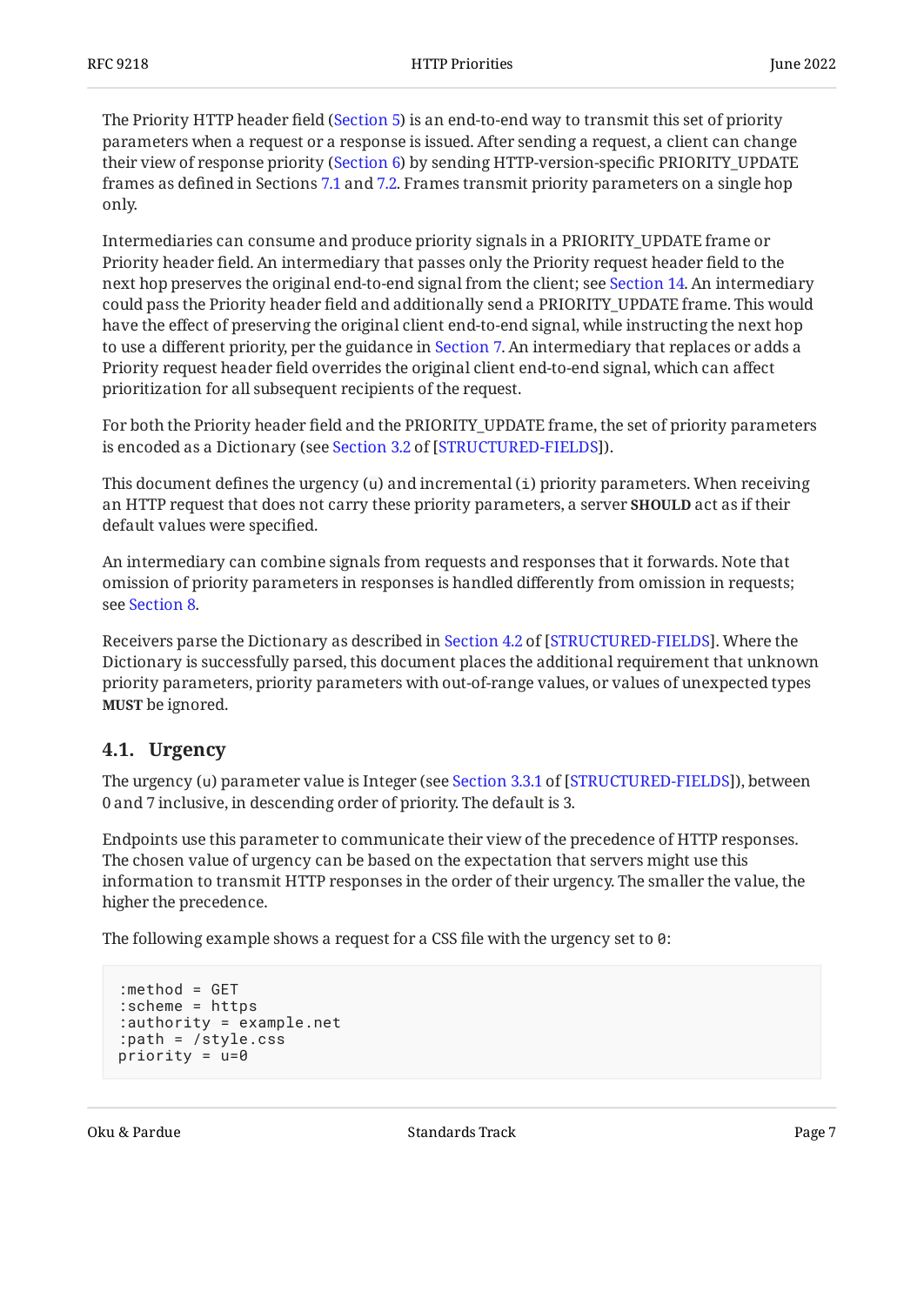A client that fetches a document that likely consists of multiple HTTP resources (e.g., HTML) **SHOULD** assign the default urgency level to the main resource. This convention allows servers to refine the urgency using knowledge specific to the website (see [Section 8\)](#page-12-0).

The lowest urgency level (7) is reserved for background tasks such as delivery of software updates. This urgency level **SHOULD NOT** be used for fetching responses that have any impact on user interaction.

#### <span id="page-7-0"></span>**[4.2. Incremental](#page-7-0)**

Theincremental (i) parameter value is Boolean (see Section 3.3.6 of [STRUCTURED-FIELDS]). It indicates if an HTTP response can be processed incrementally, i.e., provide some meaningful output as chunks of the response arrive.

The default value of the incremental parameter is false (0).

If a client makes concurrent requests with the incremental parameter set to false, there is no benefit in serving responses with the same urgency concurrently because the client is not going to process those responses incrementally. Serving non-incremental responses with the same urgency one by one, in the order in which those requests were generated, is considered to be the best strategy.

If a client makes concurrent requests with the incremental parameter set to true, serving requests with the same urgency concurrently might be beneficial. Doing this distributes the connection bandwidth, meaning that responses take longer to complete. Incremental delivery is most useful where multiple partial responses might provide some value to clients ahead of a complete response being available.

The following example shows a request for a JPEG file with the urgency parameter set to 5 and the incremental parameter set to true.

```
:method = GET
:scheme = https
:authority = example.net
:path = /image.jpg
priority = u=5, i
```
#### <span id="page-7-1"></span>**[4.3. D](#page-7-1)efi[ning New Priority Parameters](#page-7-1)**

When attempting to define new priority parameters, care must be taken so that they do not adversely interfere with prioritization performed by existing endpoints or intermediaries that do not understand the newly defined priority parameters. Since unknown priority parameters are ignored, new priority parameters should not change the interpretation of, or modify, the urgency (see [Section 4.1](#page-6-0)) or incremental (see [Section 4.2](#page-7-0)) priority parameters in a way that is not backwards compatible or fallback safe.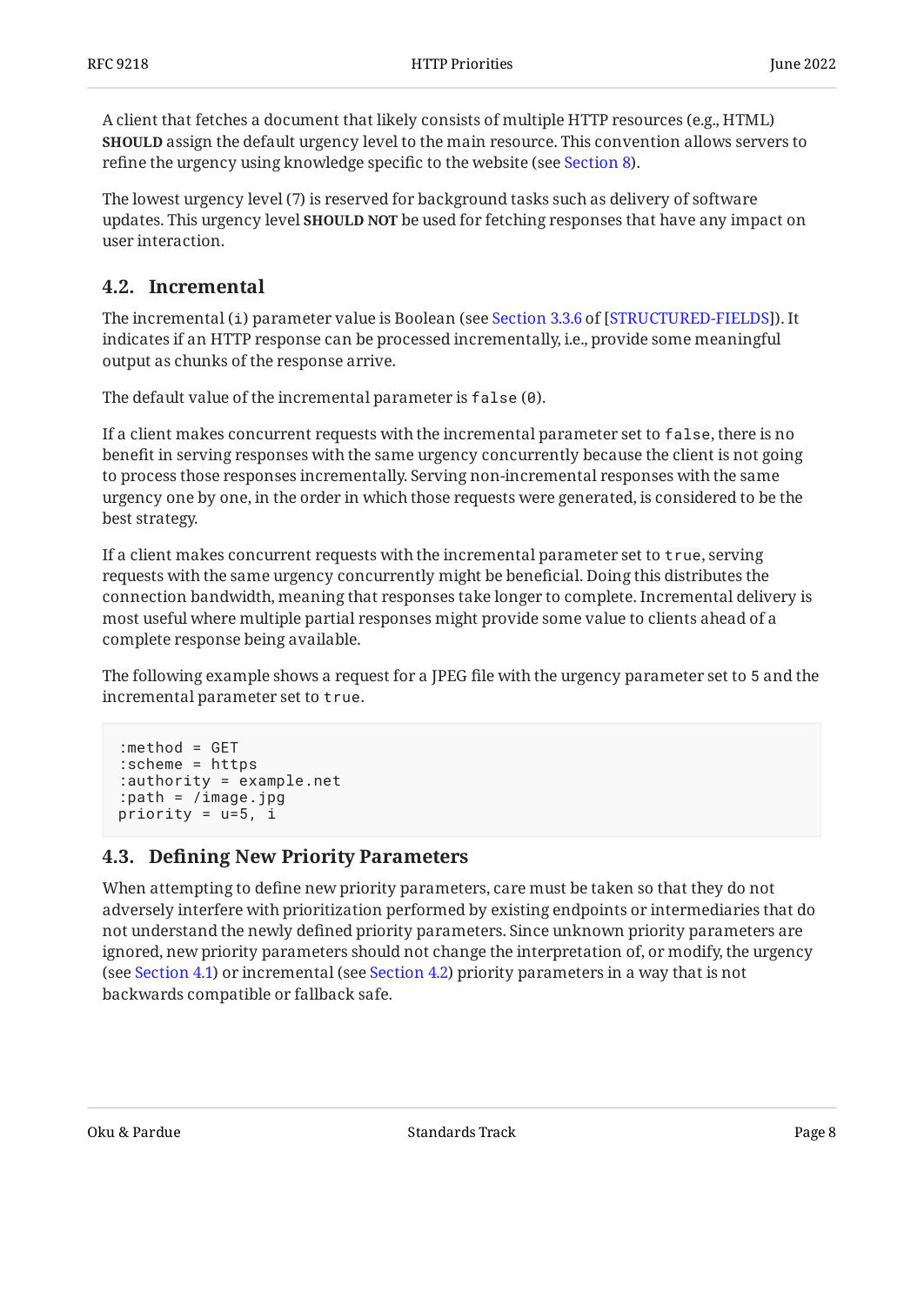For example, if there is a need to provide more granularity than eight urgency levels, it would be possible to subdivide the range using an additional priority parameter. Implementations that do not recognize the parameter can safely continue to use the less granular eight levels.

Alternatively, the urgency can be augmented. For example, a graphical user agent could send a visible priority parameter to indicate if the resource being requested is within the viewport.

Generic priority parameters are preferred over vendor-specific, application-specific, or deployment-specific values. If a generic value cannot be agreed upon in the community, the parameter's name should be correspondingly specific (e.g., with a prefix that identifies the vendor, application, or deployment).

#### <span id="page-8-0"></span>**[4.3.1. Registration](#page-8-0)**

New priority parameters can be defined by registering them in the "HTTP Priority" registry. This registry governs the keys (short textual strings) used in the Dictionary (see [Section 3.2](https://www.rfc-editor.org/rfc/rfc8941#section-3.2) of [[STRUCTURED-FIELDS\]](#page-19-5)). Since each HTTP request can have associated priority signals, there is value in having short key lengths, especially single-character strings. In order to encourage extensions while avoiding unintended conflict among attractive key values, the "HTTP Priority" registry operates two registration policies, depending on key length.

- $\bullet$  Registration requests for priority parameters with a key length of one use the Specification Requiredpolicy, per Section 4.6 of [RFC8126].
- $\bullet$  Registration requests for priority parameters with a key length greater than one use the ExpertReview policy, per Section 4.5 of [RFC8126]. A specification document is appreciated but not required.

When reviewing registration requests, the designated expert(s) can consider the additional guidance provided in [Section 4.3](#page-7-1) but cannot use it as a basis for rejection.

Registration requests should use the following template:

Name: [a name for the priority parameter that matches the parameter key]

Description: [a description of the priority parameter semantics and value]

Reference: [to a specification defining this priority parameter]

<span id="page-8-1"></span>See the registry at [<https://www.iana.org/assignments/http-priority](https://www.iana.org/assignments/http-priority)> for details on where to send registration requests.

### **[5. The Priority HTTP Header Field](#page-8-1)**

The Priority HTTP header field is a Dictionary that carries priority parameters (see [Section 4\)](#page-5-2). It can appear in requests and responses. It is an end-to-end signal that indicates the endpoint's view of how HTTP responses should be prioritized. [Section 8](#page-12-0) describes how intermediaries can combine the priority information sent from clients and servers. Clients cannot interpret the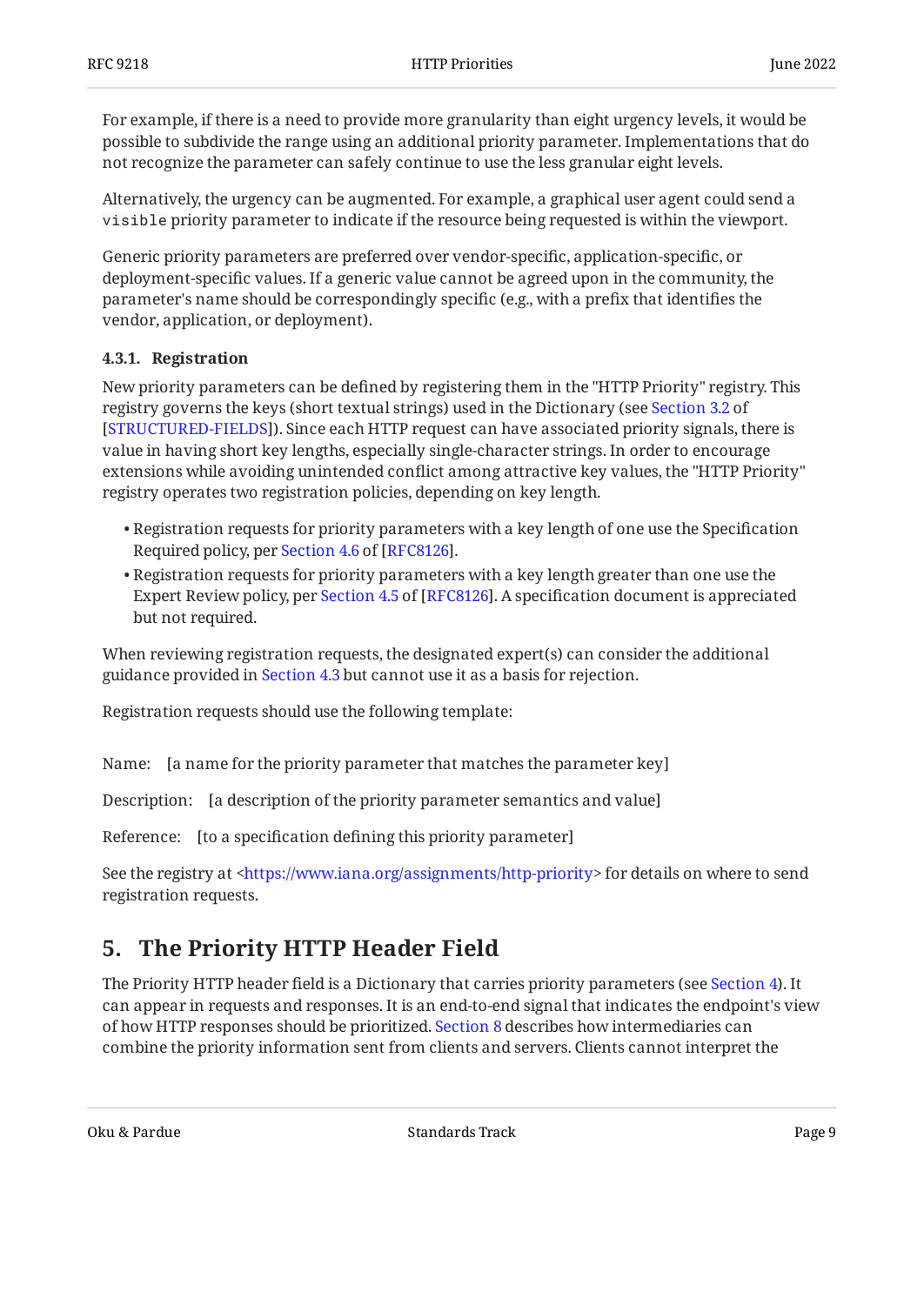appearance or omission of a Priority response header field as acknowledgement that any prioritization has occurred. Guidance for how endpoints can act on Priority header values is given in Sections [9](#page-13-0) and [10](#page-13-1).

An HTTP request with a Priority header field might be cached and reused for subsequent requests; see [CACHING]. When an origin server generates the Priority response header field based on properties of an HTTP request it receives, the server is expected to control the cacheability or the applicability of the cached response by using header fields that control the caching behavior (e.g., Cache-Control, Vary).

### <span id="page-9-0"></span>**[6. Reprioritization](#page-9-0)**

After a client sends a request, it may be beneficial to change the priority of the response. As an example, a web browser might issue a prefetch request for a JavaScript file with the urgency parameter of the Priority request header field set to u=7 (background). Then, when the user navigates to a page that references the new JavaScript file, while the prefetch is in progress, the browser would send a reprioritization signal with the Priority Field Value set to u=0. The PRIORITY\_UPDATE frame [\(Section 7](#page-9-1)) can be used for such reprioritization.

### <span id="page-9-1"></span>**[7. The PRIORITY\\_UPDATE Frame](#page-9-1)**

This document specifies a new PRIORITY\_UPDATE frame for [HTTP/2](#page-18-3) [[HTTP/](#page-19-1)2] and HTTP/3 [HTTP/ . It carries priority parameters and references the target of the prioritization based on a [3](#page-19-1)] version-specific identifier. In HTTP/2, this identifier is the stream ID; in HTTP/3, the identifier is either the stream ID or push ID. Unlike the Priority header field, the PRIORITY\_UPDATE frame is a hop-by-hop signal.

PRIORITY\_UPDATE frames are sent by clients on the control stream, allowing them to be sent independently of the stream that carries the response. This means they can be used to reprioritize a response or a push stream, or to signal the initial priority of a response instead of the Priority header field.

A PRIORITY\_UPDATE frame communicates a complete set of all priority parameters in the Priority Field Value field. Omitting a priority parameter is a signal to use its default value. Failure to parse the Priority Field Value **MAY** be treated as a connection error. In HTTP/2, the error is of type PROTOCOL\_ERROR; in HTTP/3, the error is of type H3\_GENERAL\_PROTOCOL\_ERROR.

A client **MAY** send a PRIORITY\_UPDATE frame before the stream that it references is open (except for HTTP/2 push streams; see [Section 7.1\)](#page-10-0). Furthermore, HTTP/3 offers no guaranteed ordering across streams, which could cause the frame to be received earlier than intended. Either case leads to a race condition where a server receives a PRIORITY\_UPDATE frame that references a request stream that is yet to be opened. To solve this condition, for the purposes of scheduling, the most recently received PRIORITY\_UPDATE frame can be considered as the most up-to-date information that overrides any other signal. Servers **SHOULD** buffer the most recently received PRIORITY\_UPDATE frame and apply it once the referenced stream is opened. Holding PRIORITY\_UPDATE frames for each stream requires server resources, which can be bounded by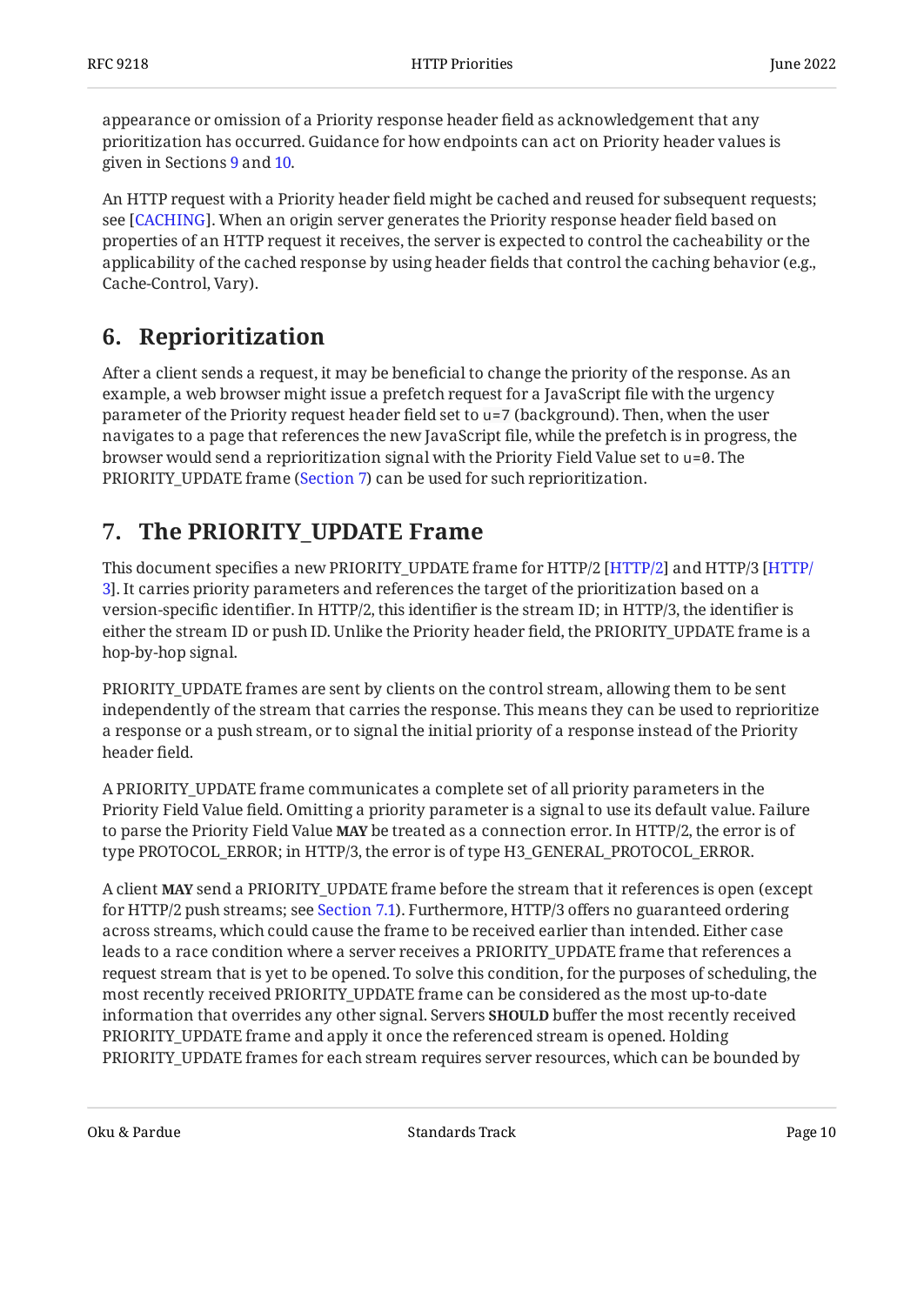local implementation policy. Although there is no limit to the number of PRIORITY\_UPDATE frames that can be sent, storing only the most recently received frame limits resource commitment.

#### <span id="page-10-0"></span>**[7.1. HTTP/2 PRIORITY\\_UPDATE Frame](#page-10-0)**

The HTTP/2 PRIORITY\_UPDATE frame (type=0x10) is used by clients to signal the initial priority of a response, or to reprioritize a response or push stream. It carries the stream ID of the response and the priority in ASCII text, using the same representation as the Priority header field value.

TheStream Identifier field (see Section 5.1.1 of [HTTP/2]) in the PRIORITY\_UPDATE frame header **MUST** be zero (0x0). Receiving a PRIORITY\_UPDATE frame with a field of any other value **MUST** be treated as a connection error of type PROTOCOL\_ERROR.

```
HTTP/2 PRIORITY_UPDATE Frame {
   Length (24),
  Type (8) = 0 \times 10,
   Unused Flags (8),
   Reserved (1),
   Stream Identifier (31),
   Reserved (1),
   Prioritized Stream ID (31),
   Priority Field Value (..),
}
```
*[Figure 1: HTTP/2 PRIORITY\\_UPDATE Frame Format](#page-10-1)* 

The Length, Type, Unused Flag(s), Reserved, and Stream Identifier fields are described in [Section 4](https://www.rfc-editor.org/rfc/rfc9113#section-4) of [[HTTP/2](#page-18-3)]. The PRIORITY\_UPDATE frame payload contains the following additional fields:

Prioritized Stream ID: A 31-bit stream identifier for the stream that is the target of the priority update.

Priority Field Value: The priority update value in ASCII text, encoded using Structured Fields. This is the same representation as the Priority header field value.

When the PRIORITY\_UPDATE frame applies to a request stream, clients **SHOULD** provide a prioritized stream ID that refers to a stream in the "open", "half-closed (local)", or "idle" state (i.e., streams where data might still be received). Servers can discard frames where the prioritized stream ID refers to a stream in the "half-closed (local)" or "closed" state (i.e., streams where no further data will be sent). The number of streams that have been prioritized but remain in the "idle" state plus the number of active streams (those in the "open" state or in either of the "halfclosed"states; see Section 5.1.2 of [HTTP/2]) **MUST NOT** exceed the value of the SETTINGS\_MAX\_CONCURRENT\_STREAMS parameter. Servers that receive such a PRIORITY\_UPDATE **MUST** respond with a connection error of type PROTOCOL\_ERROR.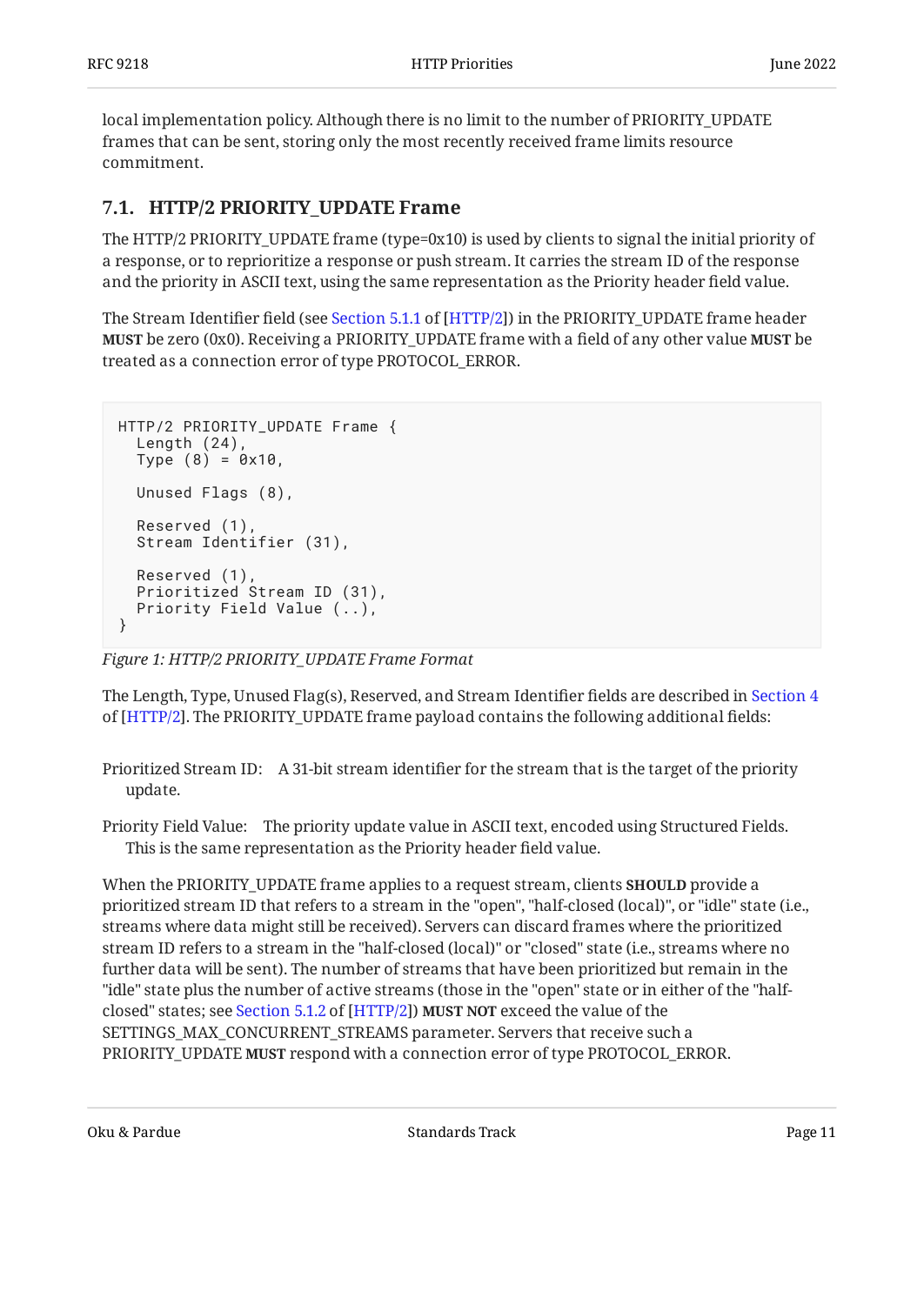When the PRIORITY\_UPDATE frame applies to a push stream, clients **SHOULD** provide a prioritized stream ID that refers to a stream in the "reserved (remote)" or "half-closed (local)" state. Servers can discard frames where the prioritized stream ID refers to a stream in the "closed" state. Clients **MUST NOT** provide a prioritized stream ID that refers to a push stream in the "idle" state. Servers that receive a PRIORITY\_UPDATE for a push stream in the "idle" state **MUST** respond with a connection error of type PROTOCOL\_ERROR.

If a PRIORITY\_UPDATE frame is received with a prioritized stream ID of 0x0, the recipient **MUST** respond with a connection error of type PROTOCOL\_ERROR.

Servers **MUST NOT** send PRIORITY\_UPDATE frames. If a client receives a PRIORITY\_UPDATE frame, it **MUST** respond with a connection error of type PROTOCOL\_ERROR.

#### <span id="page-11-0"></span>**[7.2. HTTP/3 PRIORITY\\_UPDATE Frame](#page-11-0)**

The HTTP/3 PRIORITY\_UPDATE frame (type=0xF0700 or 0xF0701) is used by clients to signal the initial priority of a response, or to reprioritize a response or push stream. It carries the identifier of the element that is being prioritized and the updated priority in ASCII text that uses the same representation as that of the Priority header field value. PRIORITY\_UPDATE with a frame type of 0xF0700 is used for request streams, while PRIORITY\_UPDATE with a frame type of 0xF0701 is used for push streams.

The PRIORITY\_UPDATE frame **MUST** be sent on the client control stream (see [Section 6.2.1](https://www.rfc-editor.org/rfc/rfc9114#section-6.2.1) of ). Receiving a PRIORITY\_UPDATE frame on a stream other than the client control stream [[HTTP/3](#page-19-1)] be treated as a connection error of type H3\_FRAME\_UNEXPECTED. **MUST**

```
HTTP/3 PRIORITY_UPDATE Frame {
   Type (i) = 0xF0700..0xF0701,
   Length (i),
   Prioritized Element ID (i),
   Priority Field Value (..),
}
```

```
Figure 2: HTTP/3 PRIORITY_UPDATE Frame
```
The PRIORITY\_UPDATE frame payload has the following fields:

Prioritized Element ID: The stream ID or push ID that is the target of the priority update.

Priority Field Value: The priority update value in ASCII text, encoded using Structured Fields. This is the same representation as the Priority header field value.

The request-stream variant of PRIORITY\_UPDATE (type=0xF0700) **MUST** reference a request stream. If a server receives a PRIORITY\_UPDATE (type=0xF0700) for a stream ID that is not a request stream, this **MUST** be treated as a connection error of type H3\_ID\_ERROR. The stream ID **MUST** be within the client-initiated bidirectional stream limit. If a server receives a PRIORITY\_UPDATE (type=0xF0700) with a stream ID that is beyond the stream limits, this **SHOULD**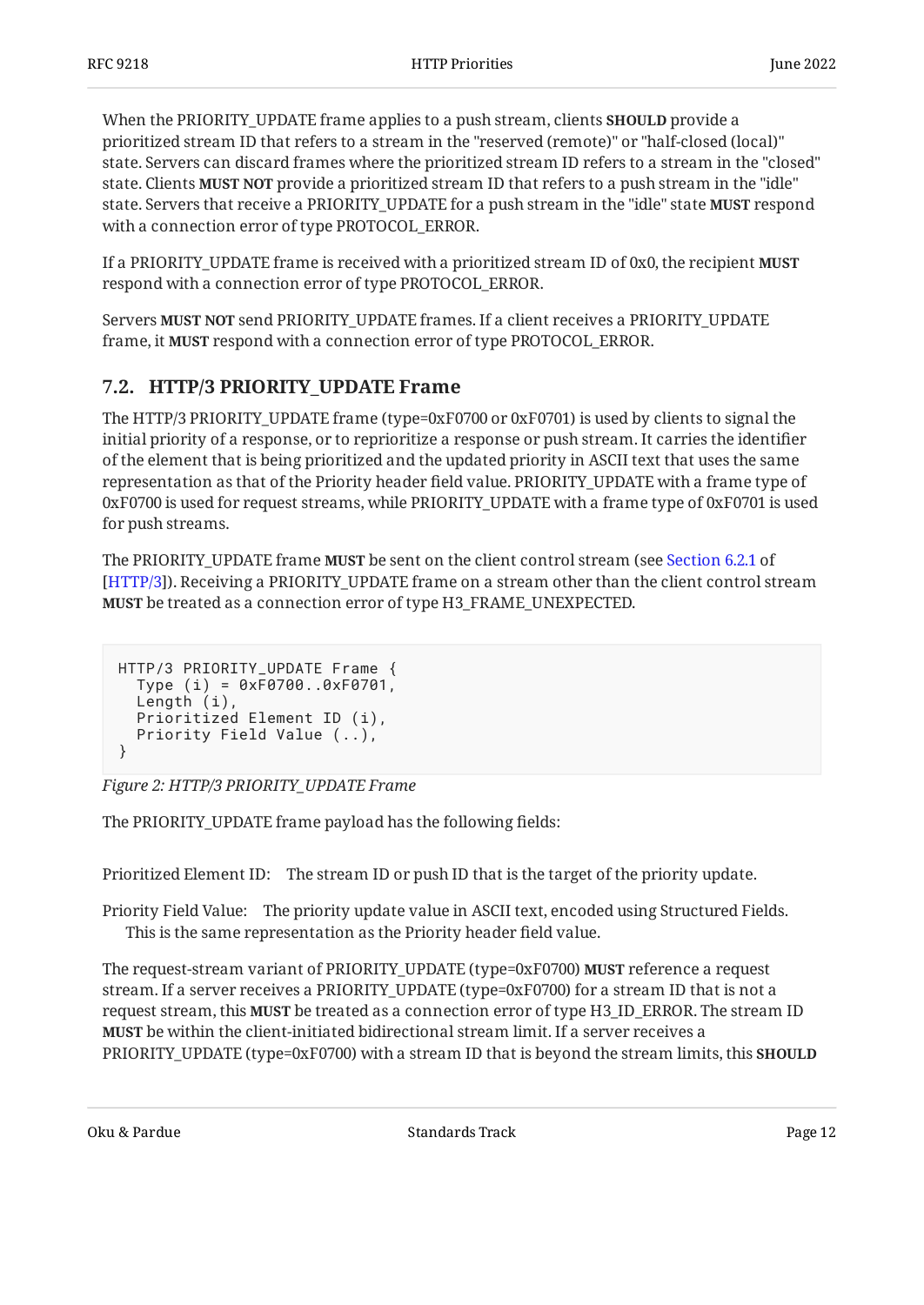be treated as a connection error of type H3\_ID\_ERROR. Generating an error is not mandatory because HTTP/3 implementations might have practical barriers to determining the active stream concurrency limit that is applied by the QUIC layer.

The push-stream variant of PRIORITY\_UPDATE (type=0xF0701) **MUST** reference a promised push stream. If a server receives a PRIORITY\_UPDATE (type=0xF0701) with a push ID that is greater than the maximum push ID or that has not yet been promised, this **MUST** be treated as a connection error of type H3\_ID\_ERROR.

Servers MUST NOT send PRIORITY\_UPDATE frames of either type. If a client receives a PRIORITY\_UPDATE frame, this **MUST** be treated as a connection error of type H3\_FRAME\_UNEXPECTED.

### <span id="page-12-0"></span>**[8. Merging Client- and Server-Driven Priority Parameters](#page-12-0)**

It is not always the case that the client has the best understanding of how the HTTP responses deserve to be prioritized. The server might have additional information that can be combined with the client's indicated priority in order to improve the prioritization of the response. For example, use of an HTML document might depend heavily on one of the inline images; the existence of such dependencies is typically best known to the server. Or, a server that receives requests for a font [[RFC8081\]](#page-20-2) and images with the same urgency might give higher precedence to the font, so that a visual client can render textual information at an early moment.

An origin can use the Priority response header field to indicate its view on how an HTTP response should be prioritized. An intermediary that forwards an HTTP response can use the priority parameters found in the Priority response header field, in combination with the client Priority request header field, as input to its prioritization process. No guidance is provided for merging priorities; this is left as an implementation decision.

The absence of a priority parameter in an HTTP response indicates the server's disinterest in changing the client-provided value. This is different from the request header field, in which omission of a priority parameter implies the use of its default value (see [Section 4\)](#page-5-2).

As a non-normative example, when the client sends an HTTP request with the urgency parameter set to 5 and the incremental parameter set to true

```
:method = GET
:scheme = https
:authority = example.net
:path = /menu.png
priority = u=5, i
```
and the origin responds with

```
:status = 200
content-type = image/png
priority = u=1
```
Oku & Pardue Track Page 13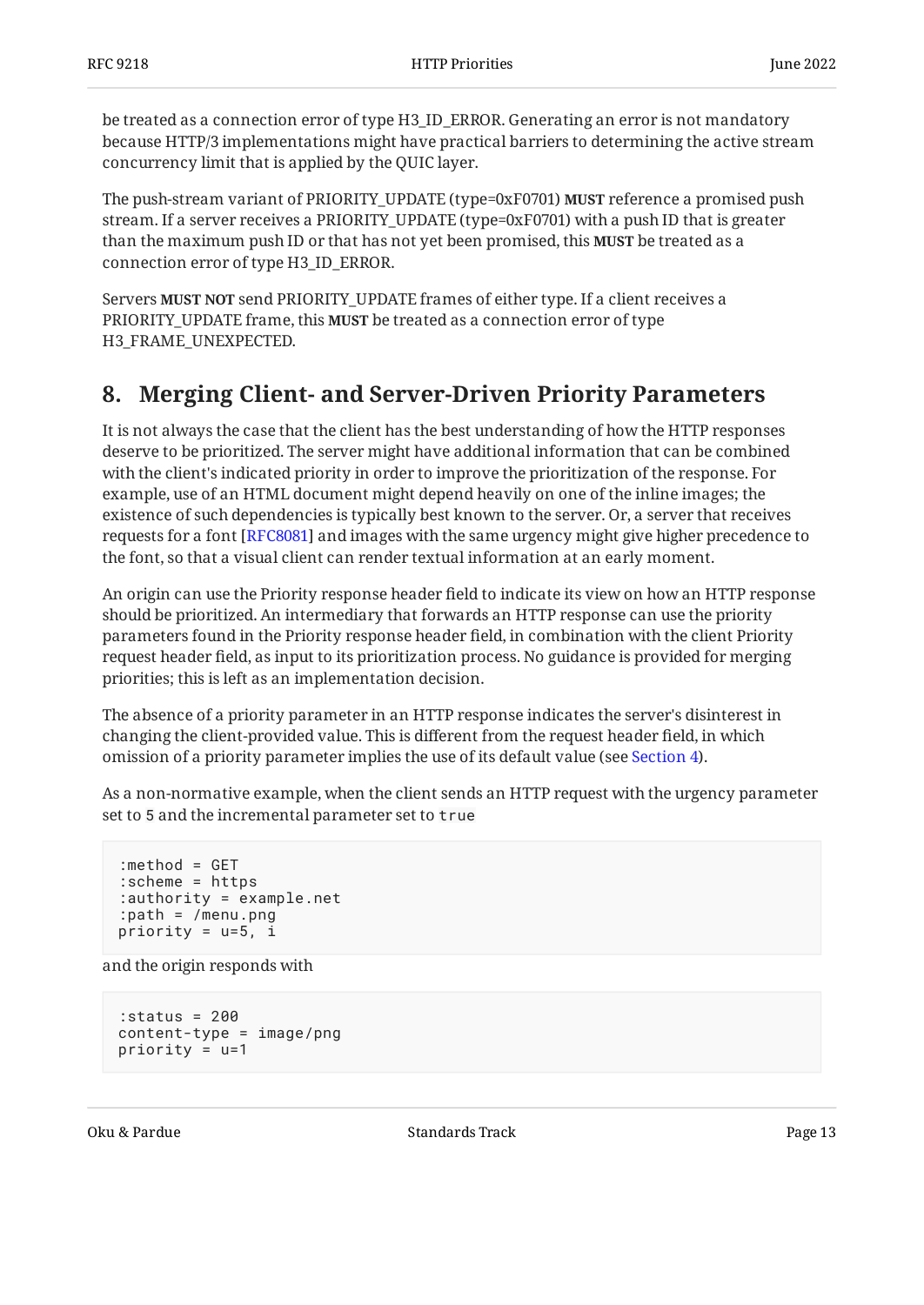the intermediary might alter its understanding of the urgency from 5 to 1, because it prefers the server-provided value over the client's. The incremental value continues to be true, i.e., the value specified by the client, as the server did not specify the incremental (i) parameter.

### <span id="page-13-0"></span>**[9. Client Scheduling](#page-13-0)**

<span id="page-13-1"></span>A client **MAY** use priority values to make local processing or scheduling choices about the requests it initiates.

### **[10. Server Scheduling](#page-13-1)**

It is generally beneficial for an HTTP server to send all responses as early as possible. However, when serving multiple requests on a single connection, there could be competition between the requests for resources such as connection bandwidth. This section describes considerations regarding how servers can schedule the order in which the competing responses will be sent when such competition exists.

Server scheduling is a prioritization process based on many inputs, with priority signals being only one form of input. Factors such as implementation choices or deployment environment also play a role. Any given connection is likely to have many dynamic permutations. For these reasons, it is not possible to describe a universal scheduling algorithm. This document provides some basic, non-exhaustive recommendations for how servers might act on priority parameters. It does not describe in detail how servers might combine priority signals with other factors. Endpoints cannot depend on particular treatment based on priority signals. Expressing priority is only a suggestion.

It is **RECOMMENDED** that, when possible, servers respect the urgency parameter [\(Section 4.1](#page-6-0)), sending higher-urgency responses before lower-urgency responses.

The incremental parameter indicates how a client processes response bytes as they arrive. It is **RECOMMENDED** that, when possible, servers respect the incremental parameter ([Section 4.2](#page-7-0)).

Non-incremental responses of the same urgency **SHOULD** be served by prioritizing bandwidth allocation in ascending order of the stream ID, which corresponds to the order in which clients make requests. Doing so ensures that clients can use request ordering to influence response order.

Incremental responses of the same urgency **SHOULD** be served by sharing bandwidth among them. The message content of incremental responses is used as parts, or chunks, are received. A client might benefit more from receiving a portion of all these resources rather than the entirety of a single resource. How large a portion of the resource is needed to be useful in improving performance varies. Some resource types place critical elements early; others can use information progressively. This scheme provides no explicit mandate about how a server should use size, type, or any other input to decide how to prioritize.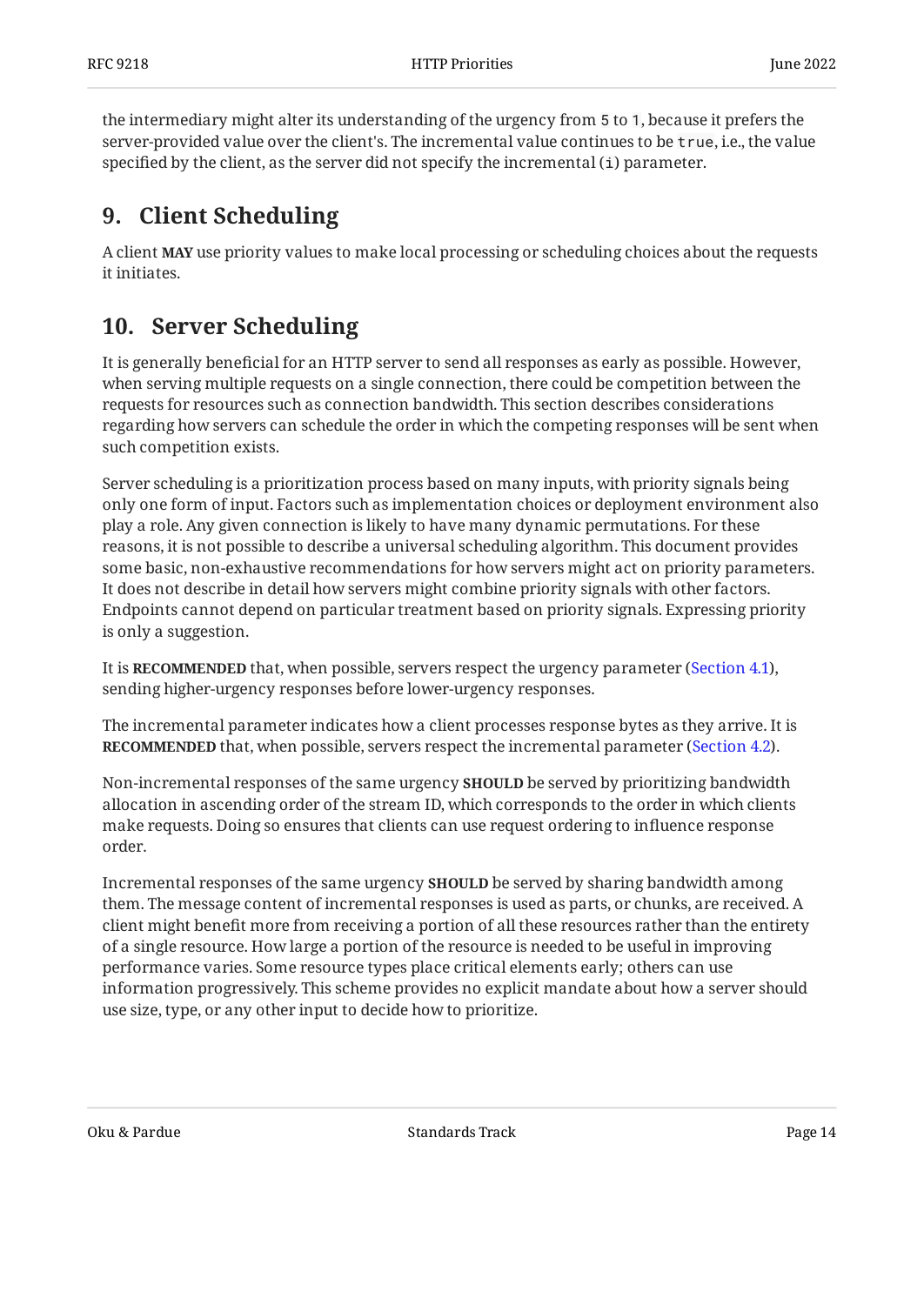There can be scenarios where a server will need to schedule multiple incremental and nonincremental responses at the same urgency level. Strictly abiding by the scheduling guidance based on urgency and request generation order might lead to suboptimal results at the client, as early non-incremental responses might prevent the serving of incremental responses issued later. The following are examples of such challenges:

- At the same urgency level, a non-incremental request for a large resource followed by an 1. incremental request for a small resource.
- At the same urgency level, an incremental request of indeterminate length followed by a 2. non-incremental large resource.

It is **RECOMMENDED** that servers avoid such starvation where possible. The method for doing so is an implementation decision. For example, a server might preemptively send responses of a particular incremental type based on other information such as content size.

Optimal scheduling of server push is difficult, especially when pushed resources contend with active concurrent requests. Servers can consider many factors when scheduling, such as the type or size of resource being pushed, the priority of the request that triggered the push, the count of active concurrent responses, the priority of other active concurrent responses, etc. There is no general guidance on the best way to apply these. A server that is too simple could easily push at too high a priority and block client requests, or push at too low a priority and delay the response, negating intended goals of server push.

Priority signals are a factor for server push scheduling. The concept of parameter value defaults applies slightly differently because there is no explicit client-signaled initial priority. A server can apply priority signals provided in an origin response; see the merging guidance given in [Section 8.](#page-12-0) In the absence of origin signals, applying default parameter values could be suboptimal. By whatever means a server decides to schedule a pushed response, it can signal the intended priority to the client by including the Priority field in a PUSH\_PROMISE or HEADERS frame.

#### <span id="page-14-0"></span>**[10.1. Intermediaries with Multiple Backend Connections](#page-14-0)**

An intermediary serving an HTTP connection might split requests over multiple backend connections. When it applies prioritization rules strictly, low-priority requests cannot make progress while requests with higher priorities are in flight. This blocking can propagate to backend connections, which the peer might interpret as a connection stall. Endpoints often implement protections against stalls, such as abruptly closing connections after a certain time period. To reduce the possibility of this occurring, intermediaries can avoid strictly following prioritization and instead allocate small amounts of bandwidth for all the requests that they are forwarding, so that every request can make some progress over time.

Similarly, servers **SHOULD** allocate some amount of bandwidths to streams acting as tunnels.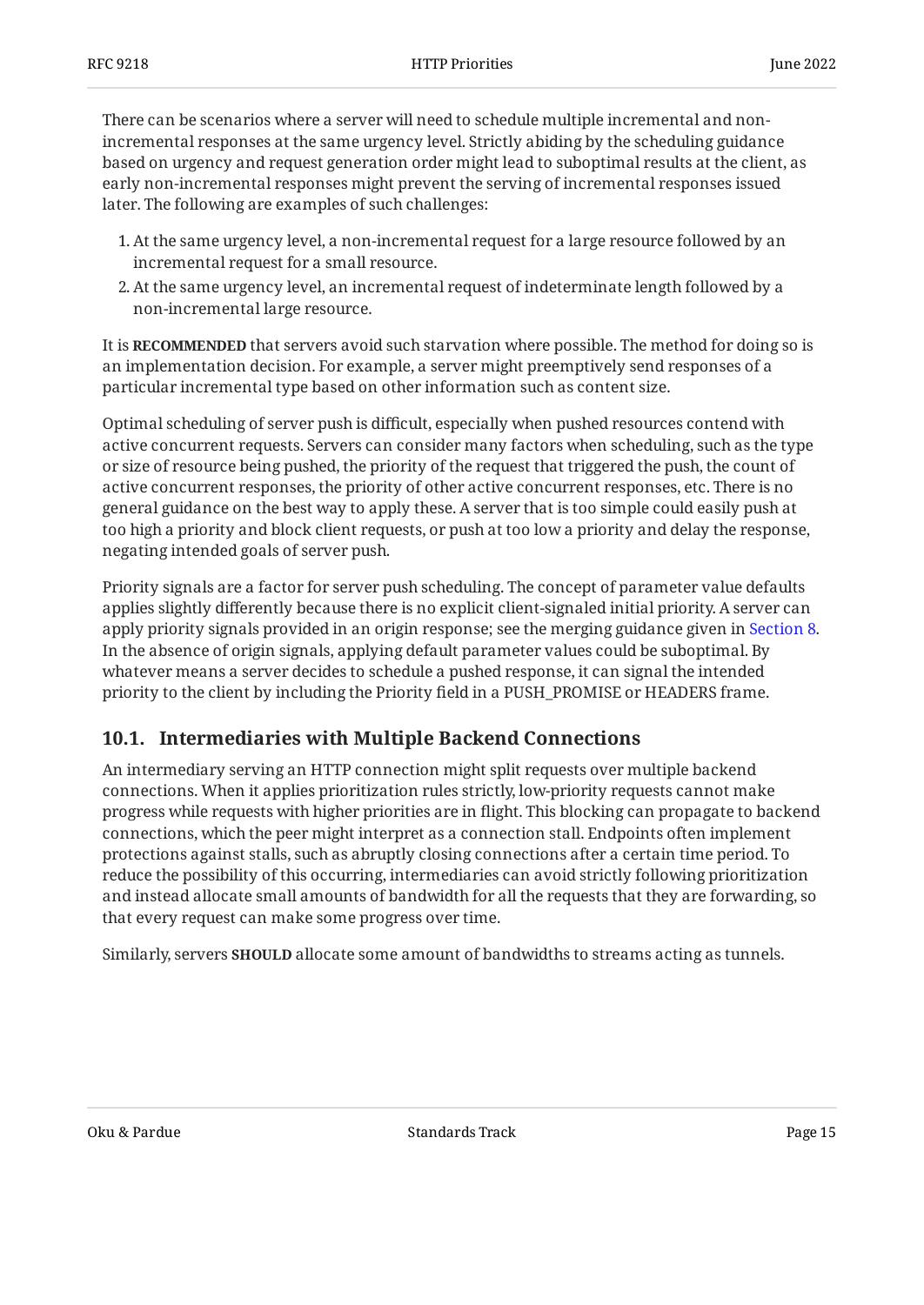# <span id="page-15-0"></span>**[11. Scheduling and the CONNECT Method](#page-15-0)**

When a stream carries a CONNECT request, the scheduling guidance in this document applies to the frames on the stream. A client that issues multiple CONNECT requests can set the incremental parameter to true. Servers that implement the recommendations for handling of the incremental parameter [\(Section 10](#page-13-1)) are likely to schedule these fairly, preventing one CONNECT stream from blocking others.

### <span id="page-15-1"></span>**[12. Retransmission Scheduling](#page-15-1)**

Transport protocols such as TCP and QUIC provide reliability by detecting packet losses and retransmitting lost information. In addition to the considerations in [Section 10](#page-13-1), scheduling of retransmission data could compete with new data. The remainder of this section discusses considerations when using QUIC.

[Section 13.3](https://www.rfc-editor.org/rfc/rfc9000#section-13.3) of [\[QUIC](#page-19-6)] states the following: "Endpoints **SHOULD** prioritize retransmission of data over sending new data, unless priorities specified by the application indicate otherwise". When an HTTP/3 application uses the priority scheme defined in this document and the QUIC transport implementation supports application-indicated stream priority, a transport that considers the relative priority of streams when scheduling both new data and retransmission data might better match the expectations of the application. However, there are no requirements on how a transport chooses to schedule based on this information because the decision depends on several factors and trade-offs. It could prioritize new data for a higher-urgency stream over retransmission data for a lower-priority stream, or it could prioritize retransmission data over new data irrespective of urgencies.

[Section 6.2.4](https://www.rfc-editor.org/rfc/rfc9002#section-6.2.4) of [[QUIC-RECOVERY\]](#page-19-10) also highlights considerations regarding application priorities when sending probe packets after Probe Timeout timer expiration. A QUIC implementation supporting application-indicated priorities might use the relative priority of streams when choosing probe data.

### <span id="page-15-2"></span>**[13. Fairness](#page-15-2)**

Typically, HTTP implementations depend on the underlying transport to maintain fairness between connections competing for bandwidth. When an intermediary receives HTTP requests on client connections, it forwards them to backend connections. Depending on how the intermediary coalesces or splits requests across different backend connections, different clients might experience dissimilar performance. This dissimilarity might expand if the intermediary also uses priority signals when forwarding requests. Sections [13.1](#page-16-0) and [13.2](#page-16-1) discuss mitigations of this expansion of unfairness.

Conversely, [Section 13.3](#page-16-2) discusses how servers might intentionally allocate unequal bandwidth to some connections, depending on the priority signals.

Oku & Pardue Track Page 16 and a Standards Track Page 16 and 20 and 20 and 20 and 20 and 20 and 20 and 20 and 20 and 20 and 20 and 20 and 20 and 20 and 20 and 20 and 20 and 20 and 20 and 20 and 20 and 20 and 20 and 20 and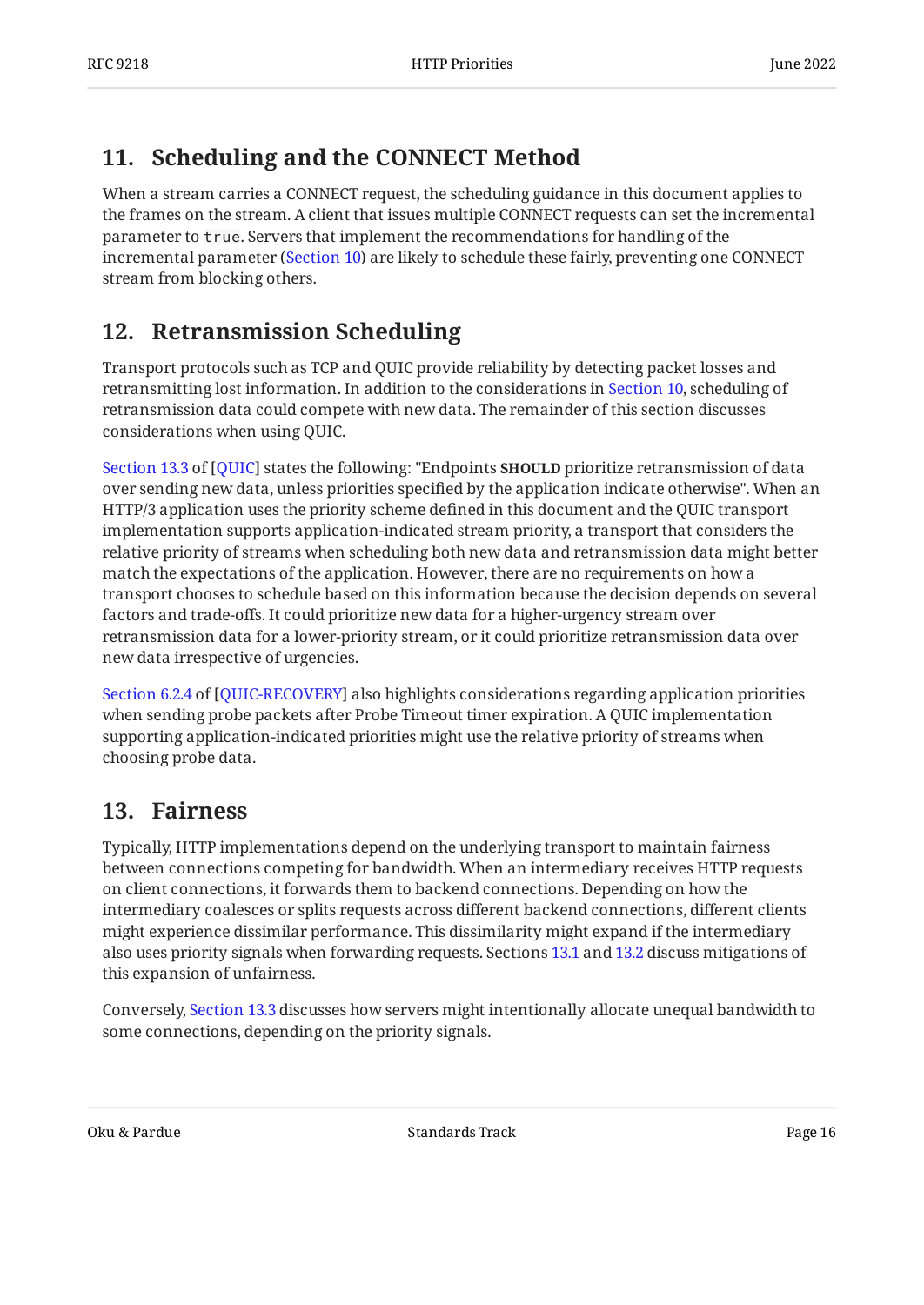#### <span id="page-16-0"></span>**[13.1. Coalescing Intermediaries](#page-16-0)**

When an intermediary coalesces HTTP requests coming from multiple clients into one HTTP/2 or HTTP/3 connection going to the backend server, requests that originate from one client might carry signals indicating higher priority than those coming from others.

It is sometimes beneficial for the server running behind an intermediary to obey Priority header field values. As an example, a resource-constrained server might defer the transmission of software update files that have the background urgency level (7). However, in the worst case, the asymmetry between the priority declared by multiple clients might cause all responses going to one user agent to be delayed until all responses going to another user agent have been sent.

In order to mitigate this fairness problem, a server could use knowledge about the intermediary as another input in its prioritization decisions. For instance, if a server knows the intermediary is coalescing requests, then it could avoid serving the responses in their entirety and instead distribute bandwidth (for example, in a round-robin manner). This can work if the constrained resource is network capacity between the intermediary and the user agent, as the intermediary buffers responses and forwards the chunks based on the prioritization scheme it implements.

A server can determine if a request came from an intermediary through configuration or can check to see if the request contains one of the following header fields:

- Forwarded [[FORWARDED\]](#page-19-11), X-Forwarded-For
- <span id="page-16-1"></span>• Via (see <mark>[Section 7.6.3](https://www.rfc-editor.org/rfc/rfc9110#section-7.6.3) of [[HTTP\]](#page-18-2)</mark>)

#### **[13.2. HTTP/1.x Back Ends](#page-16-1)**

It is common for Content Delivery Network (CDN) infrastructure to support different HTTP versions on the front end and back end. For instance, the client-facing edge might support HTTP/2 and HTTP/3 while communication to backend servers is done using HTTP/1.1. Unlike connection coalescing, the CDN will "demux" requests into discrete connections to the back end. Response multiplexing in a single connection is not supported by HTTP/1.1 (or older), so there is not a fairness problem. However, backend servers **MAY** still use client headers for request scheduling. Backend servers **SHOULD** only schedule based on client priority information where that information can be scoped to individual end clients. Authentication and other session information might provide this linkability.

#### <span id="page-16-2"></span>**[13.3. Intentional Introduction of Unfairness](#page-16-2)**

It is sometimes beneficial to deprioritize the transmission of one connection over others, knowing that doing so introduces a certain amount of unfairness between the connections and therefore between the requests served on those connections.

For example, a server might use a scavenging congestion controller on connections that only convey background priority responses such as software update images. Doing so improves responsiveness of other connections at the cost of delaying the delivery of updates.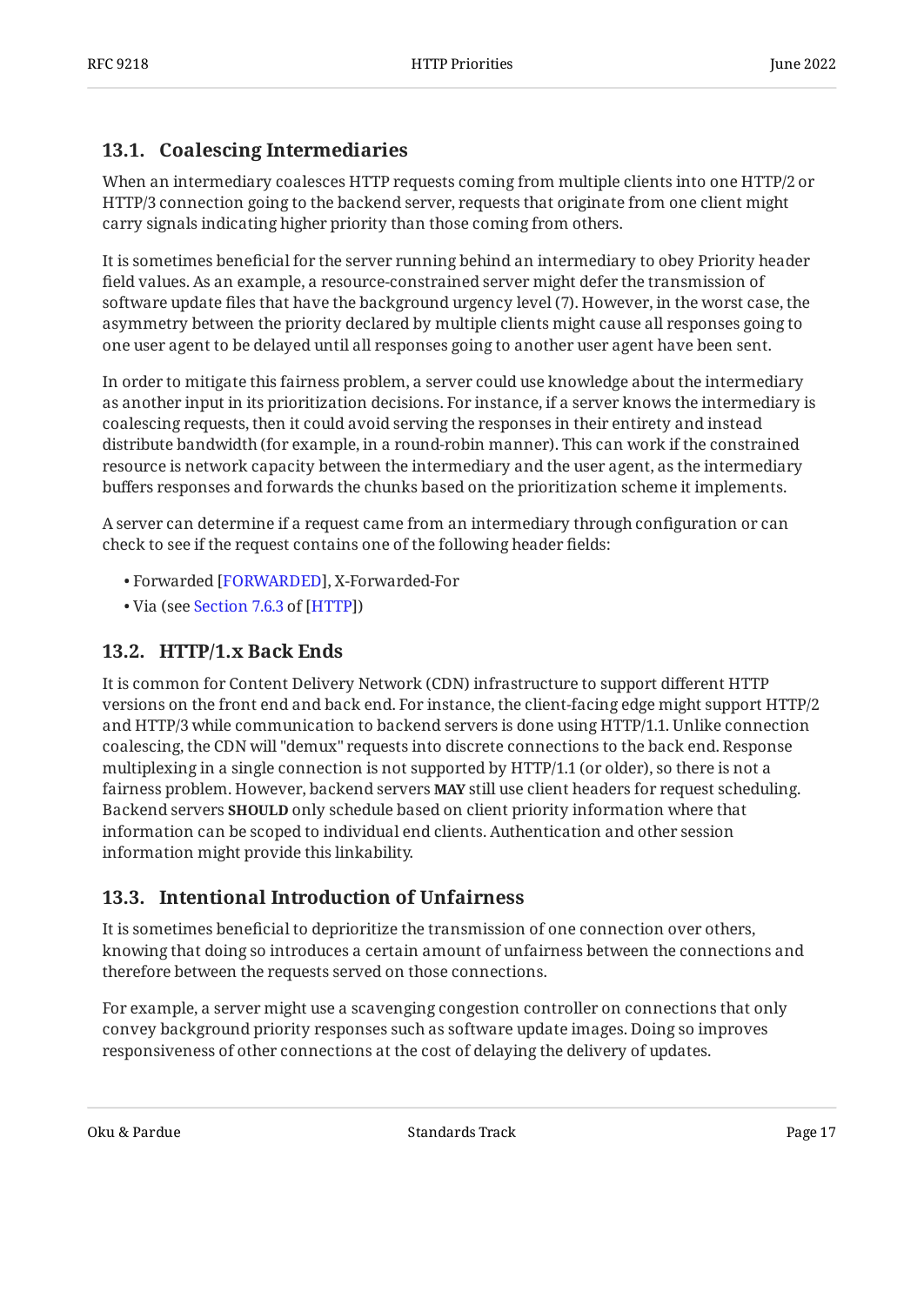### <span id="page-17-0"></span>**[14. Why Use an End-to-End Header Field?](#page-17-0)**

In contrast to the prioritization scheme of HTTP/2, which uses a hop-by-hop frame, the Priority header field is defined as "end-to-end".

The way that a client processes a response is a property associated with the client generating that request, not that of an intermediary. Therefore, it is an end-to-end property. How these end-to-end properties carried by the Priority header field affect the prioritization between the responses that share a connection is a hop-by-hop issue.

Having the Priority header field defined as end-to-end is important for caching intermediaries. Such intermediaries can cache the value of the Priority header field along with the response and utilize the value of the cached header field when serving the cached response, only because the header field is defined as end-to-end rather than hop-by-hop.

### <span id="page-17-1"></span>**[15. Security Considerations](#page-17-1)**

[Section 7](#page-9-1) describes considerations for server buffering of PRIORITY\_UPDATE frames.

[Section 10](#page-13-1) presents examples where servers that prioritize responses in a certain way might be starved of the ability to transmit responses.

<span id="page-17-2"></span>The security considerations from [STRUCTURED-FIELDS] apply to the processing of priority parameters defined in [Section 4.](#page-5-2)

### **[16. IANA Considerations](#page-17-2)**

This specification registers the following entry in the "Hypertext Transfer Protocol (HTTP) Field Name Registry" defined in [HTTP/2]:

Field Name: Priority

Status: permanent

Reference: This document

This specification registers the following entry in the "HTTP/2 Settings" registry defined in [\[HTTP/](#page-18-3) : [2](#page-18-3)]

Code: 0x9

Name: SETTINGS\_NO\_RFC7540\_PRIORITIES

Initial Value: 0

Oku & Pardue Track Page 18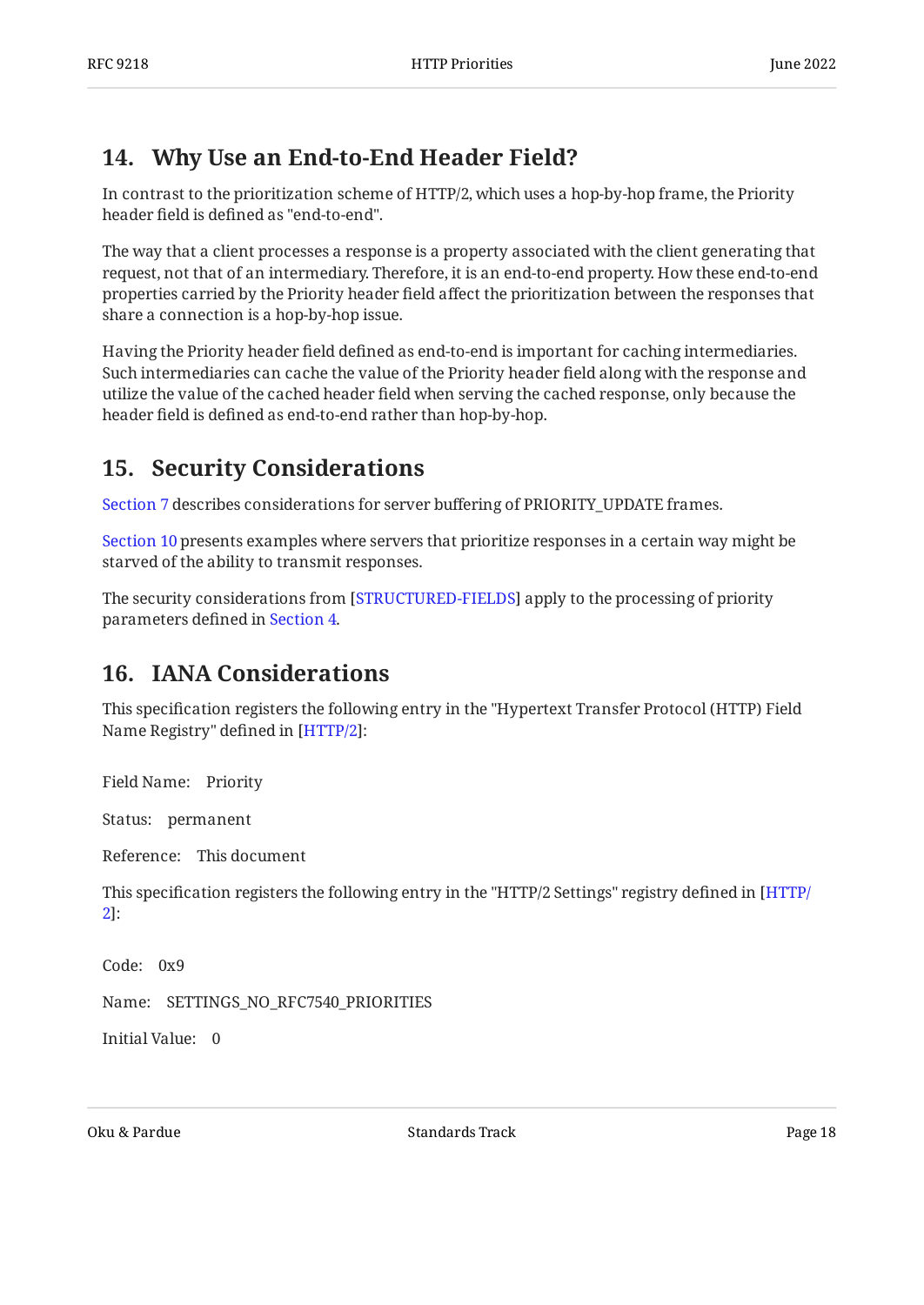Reference: This document

This specification registers the following entry in the "HTTP/2 Frame Type" registry defined in : [[HTTP/2](#page-18-3)]

Code: 0x10

Frame Type: PRIORITY\_UPDATE

Reference: This document

This specification registers the following entry in the "HTTP/3 Frame Types" registry established by [HTTP/3]:

Value: 0xF0700-0xF0701

Frame Type: PRIORITY\_UPDATE

Status: permanent

Reference: This document

Change Controller: IETF

Contact: ietf-http-wg@w3.org

IANA has created the "Hypertext Transfer Protocol (HTTP) Priority" registry at [<https://](https://www.iana.org/assignments/http-priority) www.iana.org/assignments/http-priority> and has populated it with the entries in [Table 1;](#page-18-4) see [Section 4.3.1](#page-8-0) for its associated procedures.

<span id="page-18-5"></span><span id="page-18-4"></span>

| <b>Name</b>                                    | <b>Description</b>                                                   | Reference   |
|------------------------------------------------|----------------------------------------------------------------------|-------------|
|                                                | The urgency of an HTTP response.                                     | Section 4.1 |
|                                                | Whether an HTTP response can be processed incrementally. Section 4.2 |             |
| $T_2$ $h$ le 1. Initial Duionity Dangue at ano |                                                                      |             |

*[Table 1](#page-18-5): [Initial Priority Parameters](#page-18-4)* 

#### <span id="page-18-1"></span><span id="page-18-0"></span>**[17. References](#page-18-0)**

#### <span id="page-18-2"></span>**[17.1. Normative References](#page-18-1)**

- **[HTTP]** Fielding, R., Ed., Nottingham, M., Ed., and J. Reschke, Ed., "HTTP Semantics", STD 97, RFC 9110, DOI 10.17487/RFC9110, June 2022, [<https://www.rfc-editor.org/info/](https://www.rfc-editor.org/info/rfc9110) . [rfc9110](https://www.rfc-editor.org/info/rfc9110)>
- <span id="page-18-3"></span>**[HTTP/2]** Thomson, M., Ed. and C. Benfield, Ed., "HTTP/2", RFC 9113, DOI 10.17487/RFC9113, June 2022, <https://www.rfc-editor.org/info/rfc9113>.

Oku & Pardue Track Page 19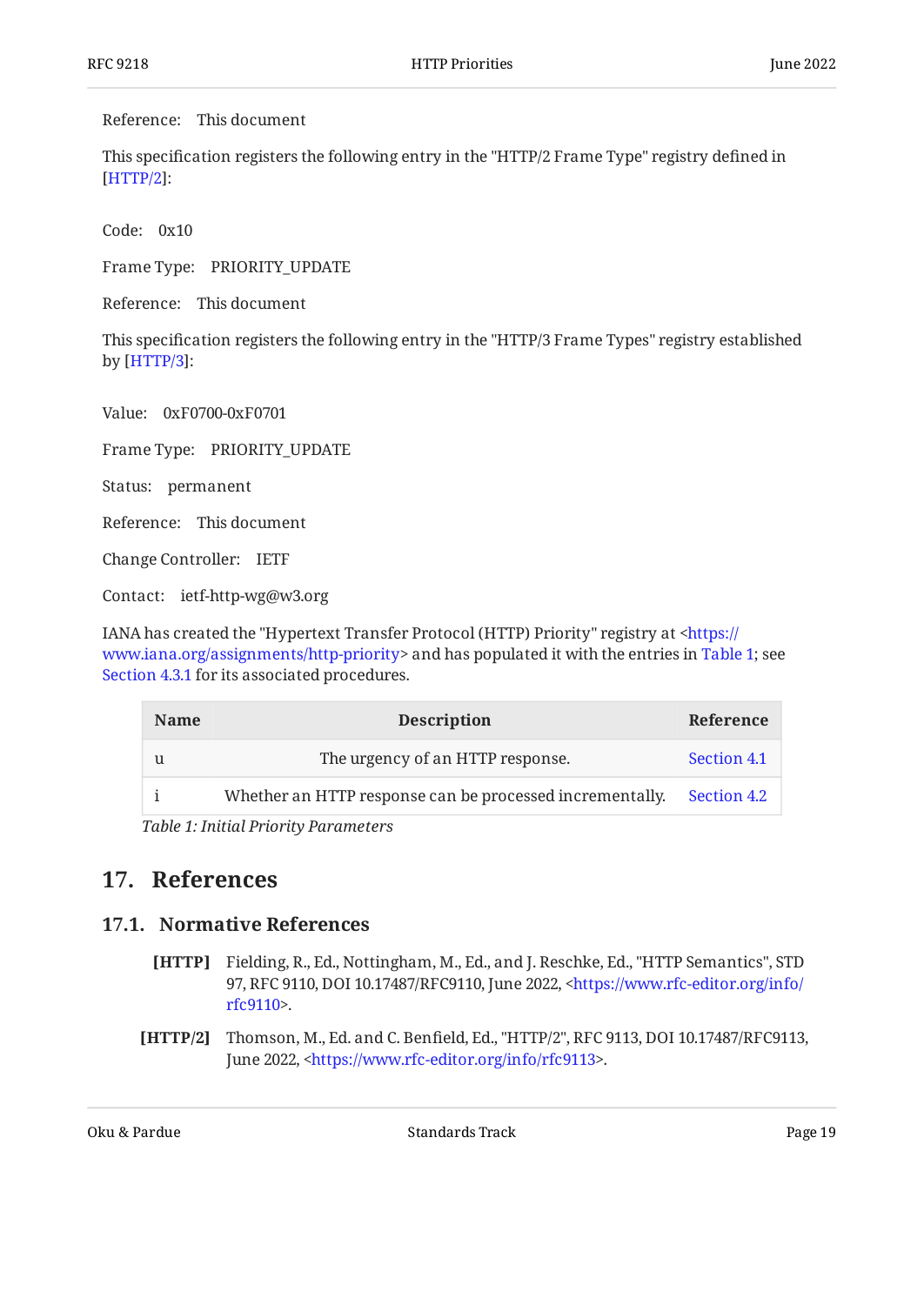- <span id="page-19-6"></span><span id="page-19-1"></span>**[HTTP/3]** Bishop, M., Ed., "HTTP/3", RFC 9114, DOI 10.17487/RFC9114, June 2022, [<https://](https://www.rfc-editor.org/info/rfc9114) . [www.rfc-editor.org/info/rfc9114>](https://www.rfc-editor.org/info/rfc9114)
	- **[QUIC]** Iyengar, J., Ed. and M. Thomson, Ed., "QUIC: A UDP-Based Multiplexed and Secure Transport", RFC 9000, DOI 10.17487/RFC9000, May 2021, [<https://www.rfc-](https://www.rfc-editor.org/info/rfc9000). [editor.org/info/rfc9000](https://www.rfc-editor.org/info/rfc9000)>
- <span id="page-19-3"></span>**[RFC2119]** Bradner, S., "Key words for use in RFCs to Indicate Requirement Levels", BCP 14, RFC 2119, DOI 10.17487/RFC2119, March 1997, [<https://www.rfc-editor.org/info/](https://www.rfc-editor.org/info/rfc2119) . [rfc2119](https://www.rfc-editor.org/info/rfc2119)>
- <span id="page-19-8"></span>**[RFC8126]** Cotton, M., Leiba, B., and T. Narten, "Guidelines for Writing an IANA Considerations Section in RFCs", BCP 26, RFC 8126, DOI 10.17487/RFC8126, June 2017, <https://www.rfc-editor.org/info/rfc8126>.
- <span id="page-19-4"></span>**[RFC8174]** Leiba, B., "Ambiguity of Uppercase vs Lowercase in RFC 2119 Key Words", BCP 14, RFC 8174, DOI 10.17487/RFC8174, May 2017, <[https://www.rfc-editor.org/info/](https://www.rfc-editor.org/info/rfc8174) . [rfc8174](https://www.rfc-editor.org/info/rfc8174)>
- <span id="page-19-5"></span>**[STRUCTURED-FIELDS]** Nottingham, M. and P-H. Kamp, "Structured Field Values for HTTP", RFC 8941, DOI 10.17487/RFC8941, February 2021, [<https://www.rfc-editor.org/info/](https://www.rfc-editor.org/info/rfc8941) . [rfc8941](https://www.rfc-editor.org/info/rfc8941)>

#### <span id="page-19-0"></span>**[17.2. Informative References](#page-19-0)**

- <span id="page-19-9"></span>**[CACHING]** Fielding, R., Ed., Nottingham, M., Ed., and J. Reschke, Ed., "HTTP Caching", STD 98, RFC 9111, DOI 10.17487/RFC9111, June 2022, [<https://www.rfc-editor.org/info/](https://www.rfc-editor.org/info/rfc9111) . [rfc9111](https://www.rfc-editor.org/info/rfc9111)>
- <span id="page-19-11"></span><span id="page-19-7"></span>**[FORWARDED]** Petersson, A. and M. Nilsson, "Forwarded HTTP Extension", RFC 7239, DOI 10.17487/RFC7239, June 2014, <https://www.rfc-editor.org/info/rfc7239>.
	- **[MARX]** Marx, R., De Decker, T., Quax, P., and W. Lamotte, "Of the Utmost Importance: Resource Prioritization in HTTP/3 over QUIC", SCITEPRESS Proceedings of the (pages 130-143), DOI 10.5220/0008191701300143, September 2019, [<https://](https://www.doi.org/10.5220/0008191701300143) . [www.doi.org/10.5220/0008191701300143>](https://www.doi.org/10.5220/0008191701300143) 15th International Conference on Web Information Systems and Technologies
- <span id="page-19-12"></span>**[PRIORITY-SETTING]** Lassey, B. and L. Pardue, "Declaring Support for HTTP/2 Priorities", Work in Progress, Internet-Draft, draft-lassey-priority-setting-00, 25 July 2019, [<https://](https://datatracker.ietf.org/doc/html/draft-lassey-priority-setting-00) . [datatracker.ietf.org/doc/html/draft-lassey-priority-setting-00](https://datatracker.ietf.org/doc/html/draft-lassey-priority-setting-00)>
- <span id="page-19-10"></span><span id="page-19-2"></span>**[QUIC-RECOVERY]** Iyengar, J., Ed. and I. Swett, Ed., "QUIC Loss Detection and Congestion Control", RFC 9002, DOI 10.17487/RFC9002, May 2021, [<https://www.rfc-editor.org/](https://www.rfc-editor.org/info/rfc9002) . [info/rfc9002>](https://www.rfc-editor.org/info/rfc9002)
	- **[RFC7540]** Belshe, M., Peon, R., and M. Thomson, Ed., "Hypertext Transfer Protocol Version 2 (HTTP/2)", RFC 7540, DOI 10.17487/RFC7540, May 2015, [<https://www.rfc-](https://www.rfc-editor.org/info/rfc7540). [editor.org/info/rfc7540](https://www.rfc-editor.org/info/rfc7540)>